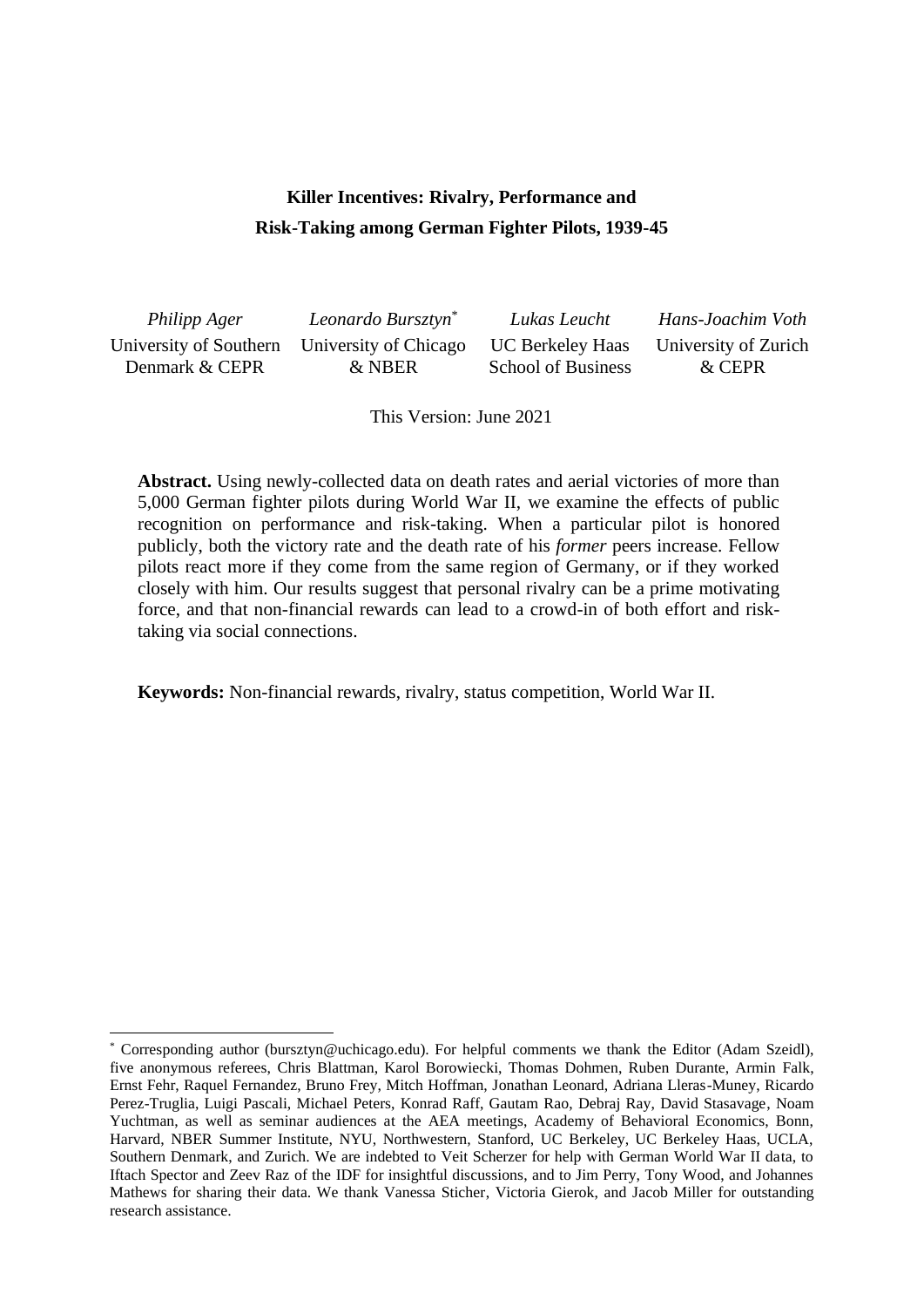### **I. INTRODUCTION**

Humans are social animals; it is part of human nature to compare ourselves with others. From Adam Smith (1759) to Veblen (1899) and Duesenberry (1949), economists have argued that individuals care about their *relative* position. Many institutions and firms exploit such concerns: prizes are handed to the best teacher, artist, or athlete; firms reward workers for relative performance, and professors assign grades based on class rank. Empirical evidence suggests that recipients of non-pecuniary rewards show lower absenteeism, greater effort, and higher accuracy.<sup>1</sup> At the same time, a "medal glitters, but it also casts a shadow", causing "disappointments and heartburnings" (Winston Churchill):<sup>2</sup> every act of recognition also lowers the relative standing of those *not* recognized. Lower rank often has negative consequences: higher earnings by neighbors correlate with lower self-reported happiness; knowledge of relative salary can affect job satisfaction, subjective well-being, and choice of the city of residence. 3

Despite recent advances in the literature on relative standing concerns, several important questions remain open. First, how do these concerns operate in higher-stakes settings? Indeed, much of the evidence comes from relatively low-stakes settings. Job satisfaction in a survey and overspending on platinum credit cards are not life-or-death outcomes; as with many experimental results, the external validity of (field) experiments with low stakes can be questioned. Second, mechanisms are often unclear. Relative standing can serve an instrumental function: to be "top" can lead to dating success or the best house in town. Alternatively, they can reflect private, intrinsic concerns about relative standing. Beyond that, who are people comparing themselves with? Are relative standing concerns driven by one's perceptions of one's overall position, or can these concerns stem from personal comparisons, including personal rivalries? To answer these questions, one needs a real-world setting which also allows for the separation of these two mechanisms. In addition, ruling out time-variant confounders requires high-frequency outcomes.

In this paper, we examine a high-stakes setting where high-frequency outcomes and personal rivalry can be observed – aerial combat during World War II. We demonstrate the

<sup>&</sup>lt;sup>1</sup> Markham et al. (2002); Chan et al. (2014); Kosfeld and Neckermann (2011); Ashraf et al. (2014). Neckermann et al. (2014) find that employees continue to perform strongly after they received an award. The opposite emerges in the work of Malmendier and Tate (2009), who show that superstar CEOs significantly underperform after receiving major awards.

<sup>2</sup> Knowles (1999, p. 215).

<sup>&</sup>lt;sup>3</sup> See for example Luttmer (2005); Card et al. (2012), Perez-Truglia (2020); Bottan and Perez-Truglia (2020). In a laboratory setting, Kuziemko et al. (2014) show that individuals go to great lengths to avoid being ranked last in a group. These studies and our work relate to the psychology literature on social comparisons, going back to the seminal work by Festinger (1954).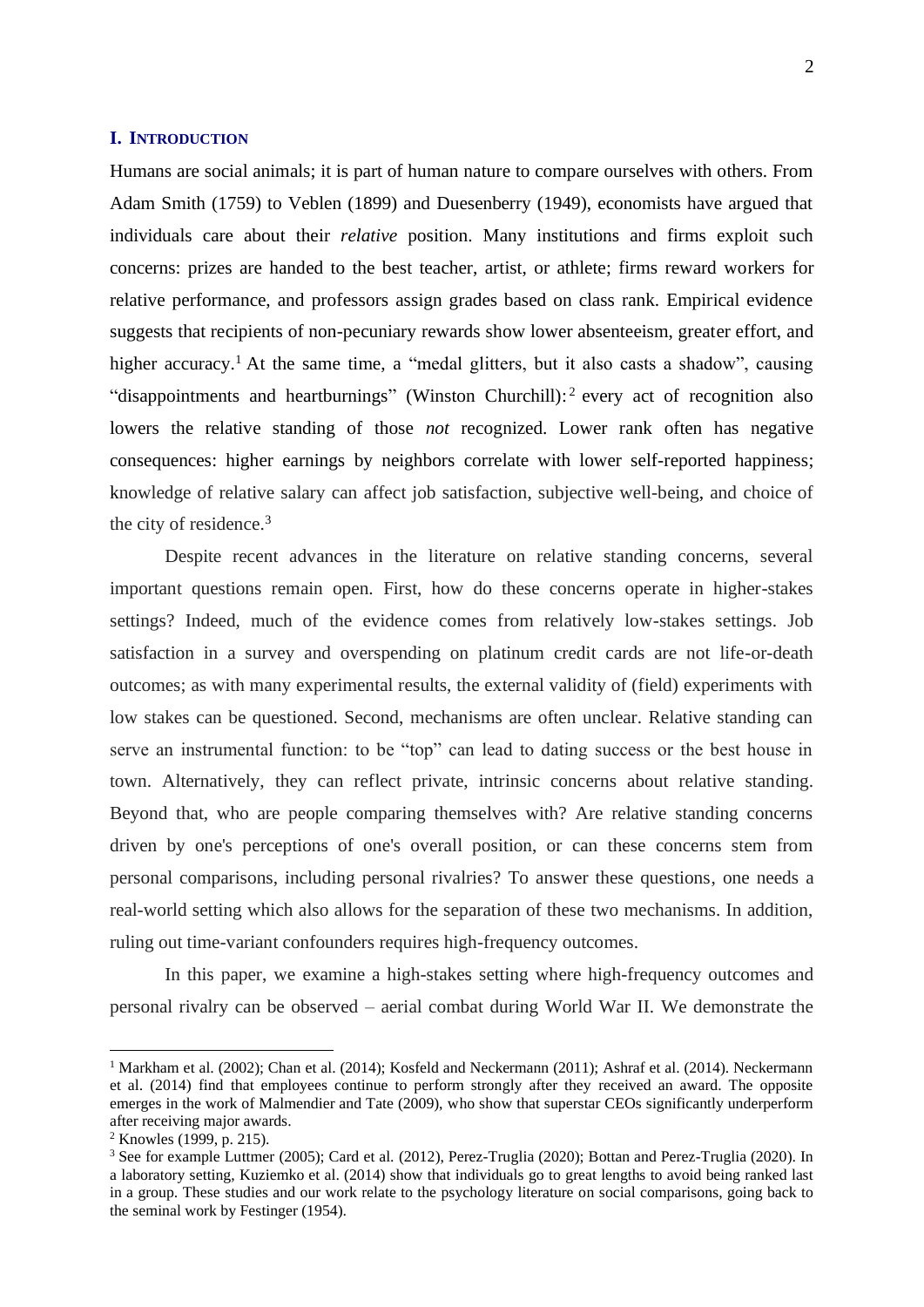importance of personal competition and rivalry as a key motivating force behind relative standing concerns. Our setting allows us to study behavioral responses to exogenous changes in an individual's relative position within a highly personal reference group – and without clear instrumental benefits. Specifically, we examine the effects of peer recognition on risktaking and performance, using newly assembled data on the death rates and aerial 'victory' scores of German fighter pilots.<sup>4</sup>

Aerial combat is a useful setting for analyzing what motivates highly skilled individuals: The stakes are high, the task complex, and both death and performance are wellmeasured. Crucially, once an air battle begins, there is no effective control of individual planes by superior officers. In every 'dogfight,' the pilot has to decide whether to continue the attempt to shoot down the enemy plane, or to break off contact. Motivating top pilots was key for aggregate performance; a carefully designed system of medals and other awards created incentives for pilots to "keep scoring." Top pilots mattered for aggregate outcomes: Overall, the 5,000 pilots in our dataset downed 55,000 Allied planes but performance was highly skewed. The best 1% (5%) in our dataset accounted for 15% (43%) of all victories, destroying 8,500 (23,800) Allied aircraft. At the same time, over four fifths (4,100) of pilots in our data died, were captured, or invalided out.<sup>5</sup>

We focus on one type of public recognition – mentions in the German armed forces daily bulletin (*Wehrmachtbericht*). Armies have long used "mentions in dispatches" to recognize particular achievements. The German daily bulletin typically contained a summary of military developments. Occasionally, it would highlight individual accomplishments, such as a high number of enemy ships sunk, of tanks destroyed, or a "round" number of cumulative air victories, like 150 or 200.<sup>6</sup> Mentions constituted an exceptional form of recognition and were as rare as the most prestigious medals. The bulletin was distributed widely  $-$  it was broadcast on the radio, published in the press and on command posts throughout German-held territory. No simple rule "entitled" a soldier to being mentioned. Moreover, unlike other settings in which individuals compete for an award or recognition (such as in sports competitions), there was no fixed number of mentions that pilots were competing for.<sup>7</sup>

<sup>4</sup> Our use of the terms 'victory', 'score' or 'ace' are not meant to glorify the deeds of German fighter pilots, who served a genocidal regime. The use of these terms is standard in historical research about military pilot performance in World War I and World War II.

 $\frac{5}{5}$  Actual performance was even more concentrated at the top – to enter our dataset, a pilot had to have filed at least one victory claim. The majority of pilots never did. While luck undoubtedly played a large role, skill differences are necessary to explain overall inequality (Simkin and Roychowdhury 2006).

<sup>6</sup> We draw on Wegmann (1982), an edited compendium of all *Wehrmachtbericht* issues.

 $<sup>7</sup>$  As a result, if the pilots were interested in (the relatively small) instrumental benefits associated with a public</sup> mention, responses to peer mentions were driven by relative concerns and not by changes in the perceived scarcity of future mentions.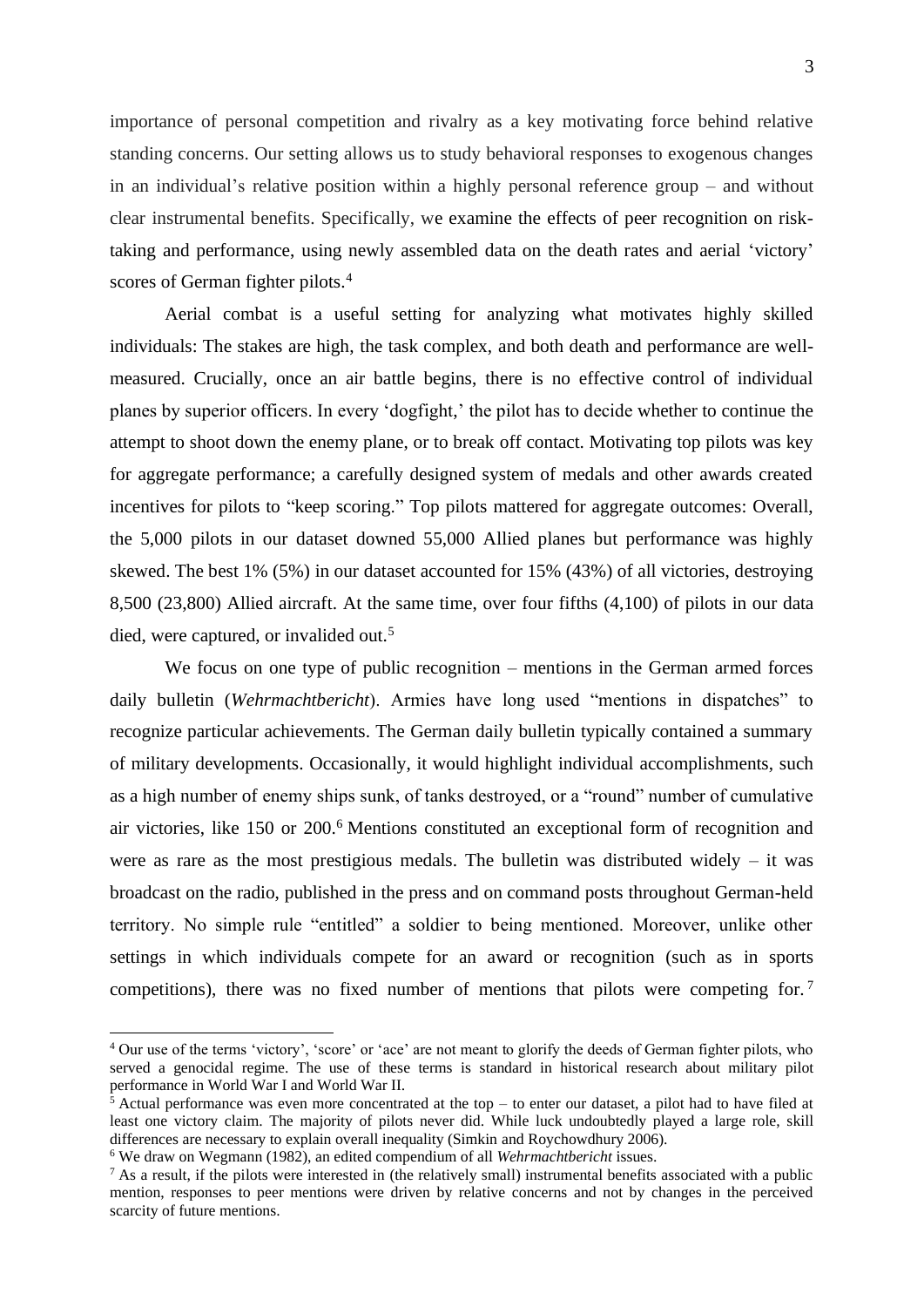Mentions were highly visible to others for a brief moment; in contrast to high-ranked medals, they did not create a permanently visible sign of distinction.

To identify effects, we focus on the recognition of a *former peer* (a pilot who used to fly in the same squadron in the past). During their service, pilots were assigned to squadrons, the primary fighting unit of every air force, consisting of 8-12 pilots. Frequent transfers meant that as time went by, they acquired a growing group of former fellow flyers. When one pilot was recognized in a highly visible way for his accomplishments, his former peers showed large increases in both death and victory rates. In normal times, pilots in our data (who at some point have a peer mentioned in the daily bulletin) 'score' 0.7 victories and die at a rate of 2.7% per month. When a former peer is mentioned, however, these rates jump by more than 50% – to 1.4 victories per month, and a death rate of over 4.1%. We confirm these results by creating placebo mentions – pilots who were not recognized but *could* have been because they performed similarly well as actually mentioned pilots. We do so by following an approach similar to Azoulay et al. (2019), using Coarsened Exact Matching (CEM) to create placebo mentions for high-performing pilots. Reassuringly, the former peers of these placebomentioned pilots do not react after a fictitious mention.

Public recognition of *any pilot* may impact a pilot's *overall* standing in the air force, and increase tangible rewards: promotions, leave, and other possible benefits in case of German victory may have depended on a pilot's relative standing in the air force as a whole. Recognition of a *former peer* however does not change a pilot's future benefits from improving his rank in the air force as a whole: it only diminishes his relative standing in a *personally defined* peer group of (former) comrades. We control for performance changes in response to any pilot being mentioned, and focus on the additional effect of a former peer receiving recognition. This *relative decline* in personal standing due to a former peer being recognized is largely unobserved by others.

Consistent with this interpretation, we show that pilots do not react more strongly to a peer's recognition when their social "universe" (the set of pilots with whom they flew in the past) contains more former peers of the mentioned pilot – the reaction is personal, and not mediated by the size of the common peer group. We also find that pilots do not react more strongly when another pilot from their same birthplace region gets mentioned – *unless the mentioned pilot was a former peer*. This helps rule out a mechanism based on social image concerns vis-à-vis individuals back in their home regions, or on the competition for instrumental benefits at the local level. Taken together, our results indicate that the changes in risk-taking and performance in response to a former peer's recognition are likely to reflect an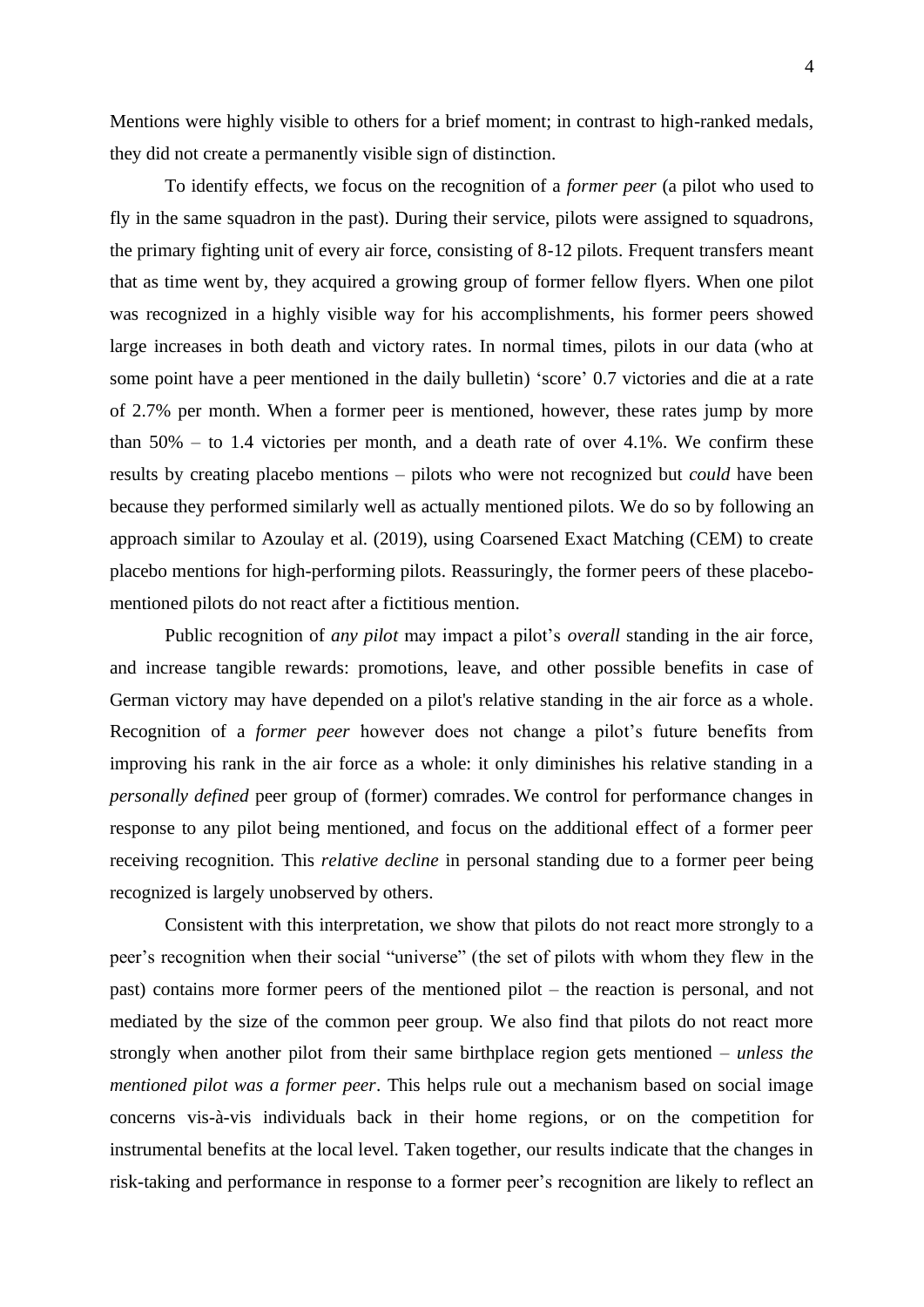intrinsic, *personal* urge to restore one's relative standing. This need was sufficiently strong to affect life-and-death decisions. Our findings highlight the importance of spillovers in social groups, and the personal nature of incentives: recognition of an individual can lead to very different responses by others, depending on the nature of their personal connection to that individual.

How do these effects arise? Pilots could either put in more effort, flying more missions – or they could try harder during each flight, taking more risks. Using a newly collected dataset based on individual pilots' personal flight logbooks, we show that pilots fly more combat missions after a peer was recognized. This suggests that the provision of extra effort is an important mechanism. In addition, we examine the drivers behind the change in the performance of pilots. We find that pilots ran a higher risk of death per combat day, and for each victory. This implies that they also increased their risk-taking, going after "marginal" and more dangerous and difficult victories immediately after a peer had been mentioned.

Our paper contributes to a growing literature on image concerns and behavior. Recent papers show that individuals care about how others view them and that this has important effects on an important range of behaviors, from charitable donations (DellaVigna et al. 2012), to campaign contributions (Perez-Truglia and Cruces 2017), voting (DellaVigna et al. 2017), protest participation (Enikolopov et al. 2020), credit card take-up (Bursztyn et al. 2018), and educational investments (Bursztyn and Jensen 2015). Compared to these studies, we evaluate the potential role of image concerns in a setting with extremely high stakes. We also show that an important part of the underlying mechanism is less about social image *vis-àvis others,* as in the literature on "keeping up with the Joneses'" in terms of consumption. Bertrand and Morse (2016) provide evidence that the consumption of the median household in a state is predicted by variation in the income of the top quartile. Kuhn et al. (2011) and Agarwal et al. (2016) show that neighbors of lottery winners are more likely to face financial distress.

Instead, we show that it can have a direct link to measurable output, with *personal rivalry* a driving force*.* Our paper complements the existing literature on "keeping up with the Joneses" in a number of ways: i) we examine a high-stakes setting beyond the standard settings of consumption and income generation; ii) our analysis sheds light on who people compete with and provides evidence that relative position concerns can be very personal; iii) we also provide evidence of a specific psychological mechanism: in a high-stakes setting, our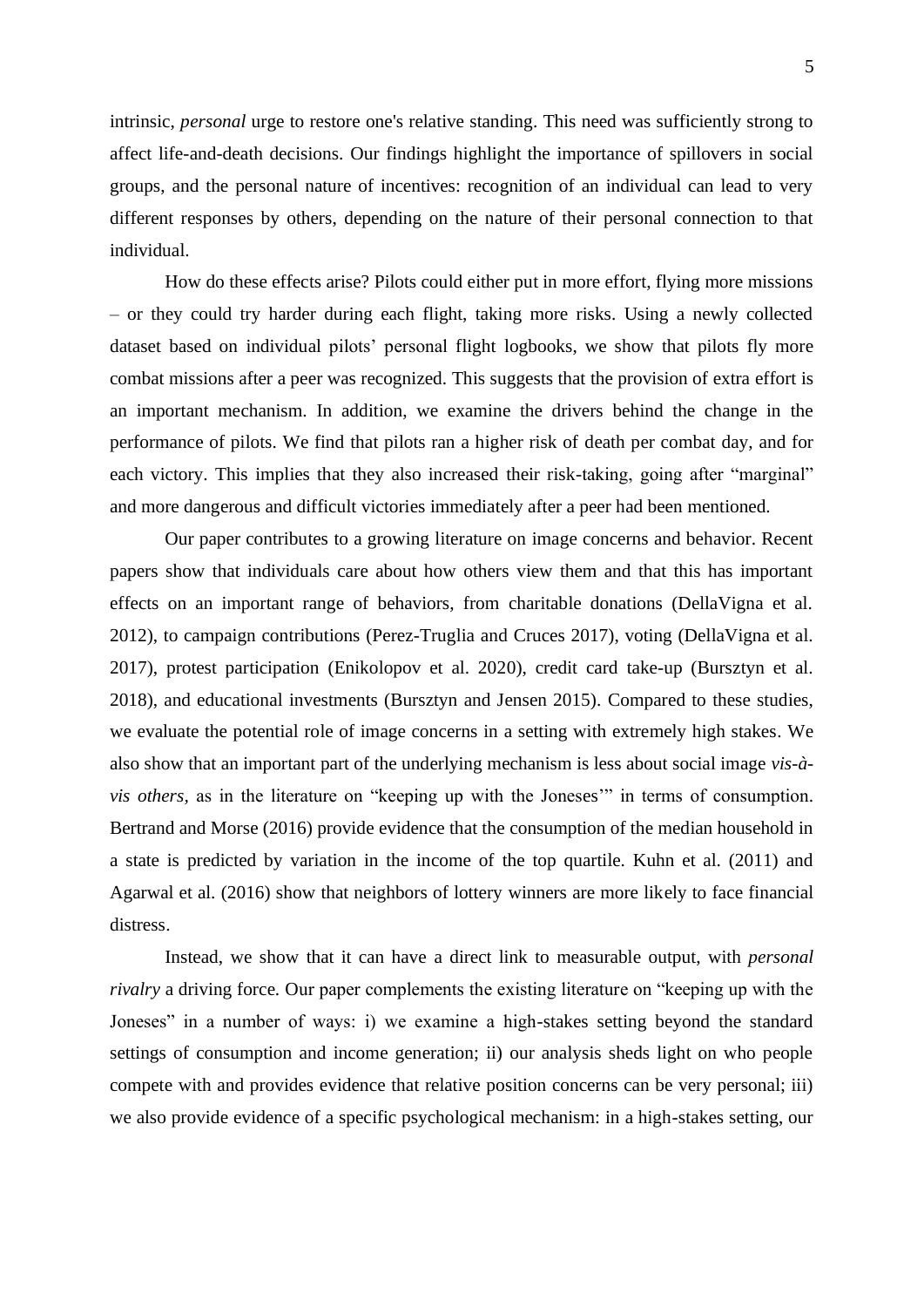findings indicate that these relative concerns matter even in the absence of clear instrumental benefits. 8

We also add to the literature on tournaments. There are strong theoretical grounds for believing that – in a single-shot setting – tournaments can induce greater effort from participants (Lazear and Rosen 1981; Green and Stokey 1983; Nalebuff and Stiglitz 1983a; 1983b). However, many tournaments are dynamic in nature; the step-by-step release of information in such a setting has the potential to transform incentives in important ways (Lizzeri et al. 2002; Yildirim 2005; Ederer 2010; Goltsman and Mukherjee 2011); for empirical evidence on differential risk-taking in tournaments see, for example, Brown (2011), Fershtman and Gneezy (2011), and Genakos and Pagliero (2012). Our own results indicate that status concerns can indeed promote risk-taking, and we demonstrate this dynamic in a setting with high stakes (and no tangible upside, financially). Far from pilots "giving up", though, we find that rivalry can lead to a crowding-in of effort and greater risks taken – with deadly consequences.<sup>9</sup>

Studies on peer effects examine how collaborating with others affects worker effort and performance (Falk and Ichino 2006; Bandiera et al. 2010). There is some well-identified evidence in modern settings that workers' effort increases when exposed to more productive peers (Mas and Moretti 2009), and that the strength of social ties mediates such peer effects (Bandiera et al. 2005). Shue (2013) demonstrates that compensation and acquisitions policies correlate more among executives who were part of the same (randomly formed) section of MBA students, and that class reunions heighten this correlation. Relatedly, overrepresentation of one's own gender and race in randomly-assigned groups can reduce promotion prospects (Karaca-Mandic et al. 2013). Relative to that literature, we make three contributions. First, we provide insight on mechanisms. Because we focus on information about *former* peers, knowledge spillovers and task complementarities can be ruled out as drivers of our findings, highlighting the importance of social comparisons in our setting. Second, we show that these social spillovers can be important in high-skill occupations. This is important because there is so far only limited evidence of peer effects among the highly skilled (Jackson and Bruegmann 2009; Azoulay et al. 2010; Waldinger 2012). Third, we find high performance under relative incentives. While we do not observe an alternative incentive structure overall (such as piece rates), we do find that the stronger relative status concerns, the higher performance was. This

<sup>&</sup>lt;sup>8</sup> The "keeping up with the Joneses" literature generally cannot separate intrinsic from instrumental drivers, such as benefits in the housing and dating markets.

<sup>&</sup>lt;sup>9</sup> Relatedly, the literature on status (Besley and Ghatak 2008; Moldovanu et al. 2007; Chan et al. 2014; Frey 2007) has shown how recognition can sharpen workplace incentives.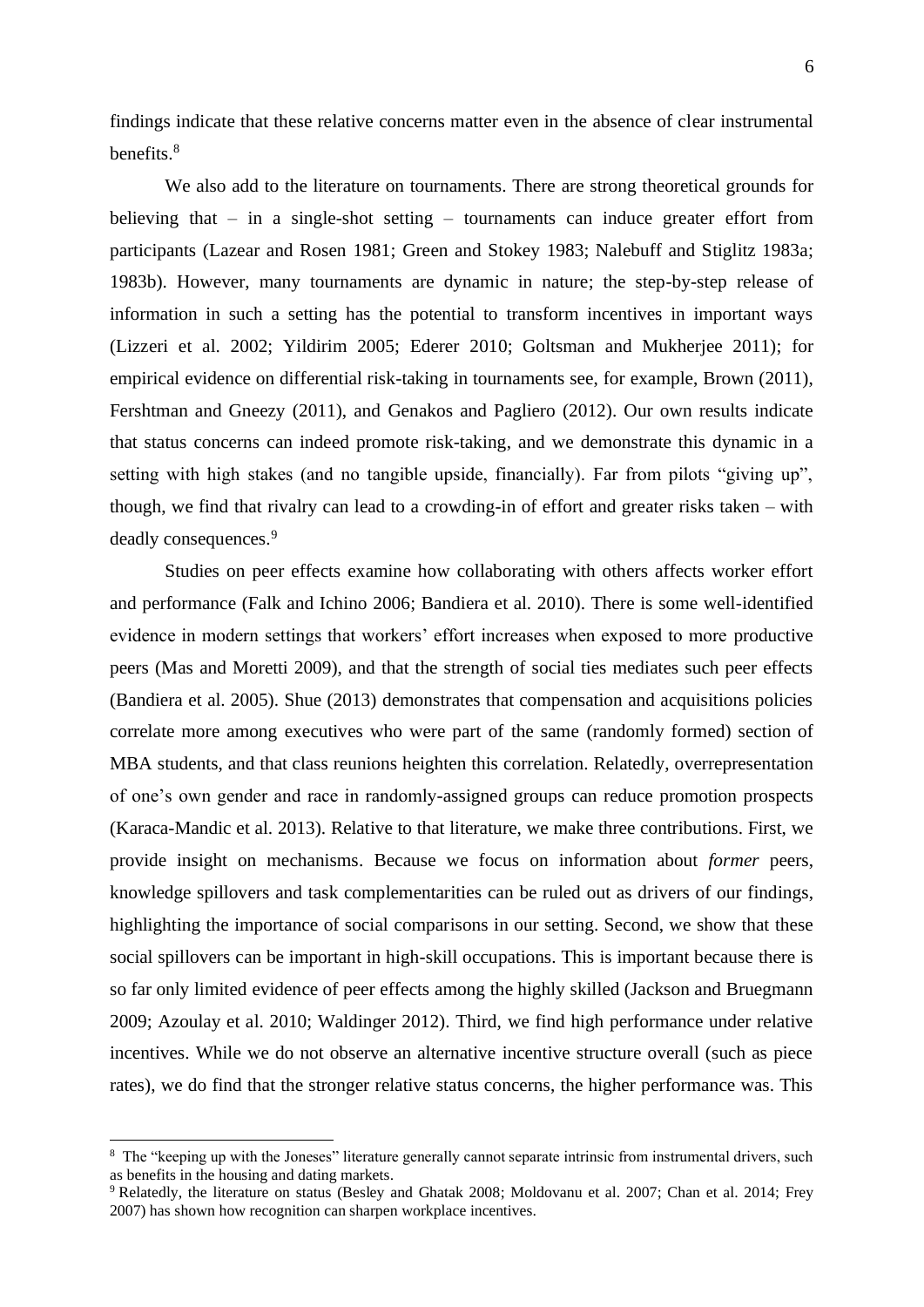contrasts sharply with Bandiera et al. (2005), who find markedly lower performance under relative incentives.

Finally, we add to the literature on conflict participation. How to structure incentives in a military setting is important – precisely because the standard tools of personnel economics are likely to be blunt (Acemoglu et al. 2020; Costa and Kahn 2003). While our findings refer to a specific setting and group of individuals, every army – and many nonmilitary organizations – use non-financial incentives to create status competition amongst employees (Frey 2007; Besley and Ghatak 2008; Moldovanu et al. 2007). Military data on pilots allows us to use individual-level outcome data and to measure risk-taking. We find that high-powered incentives – in the form of public recognition – may backfire precisely because concerns about relative standing can induce too much risk-taking.<sup>10</sup> Whereas the literature on incentives in the military has traditionally emphasized the importance of collaborative effort (Stouffer et al. 1949; McPherson 1997; Van Creveld 2007), we highlight the importance of individual incentives and personal competition as key determinants of military performance.

The paper proceeds as follows. Section II provides background on the German air force during World War II and on the data we use. In Section III we present the main findings, and Section IV discusses mechanisms, alternative interpretations and presents additional robustness checks. We conclude in Section V.

### **II. HISTORICAL BACKGROUND AND DATA**

In this section we describe the setting of our study: The organization of the German air force in World War II and its rise and fall as a fighting force. We also discuss the sources and limitations of our data.

## *A. The German air force during World War II*

The German air force entered World War II with around 4,000 planes, including 1,200 fighters, and 880,000 men (Kroener et al. 1988). In the opening phase of the war, the German air force achieved air supremacy. The only exception before 1943 was the defeat during the Battle of Britain. The planned invasion of the British Isles had to be called off because of the Luftwaffe's failure to dominate the skies. By 1943, both personnel and the number of planes had approximately doubled (Kroener et al. 1988). As the Allied bomber offensive against German cities gathered pace, ever more fighter units were called back to defend the German

<sup>&</sup>lt;sup>10</sup> One clear analogy is bonuses in financial institutions, where, the desire to be the "best" trader or loan officer can lead to catastrophic economic losses. Brown et al. (1996) argue that relative performance incentives can lead to excessive risk-taking in asset management.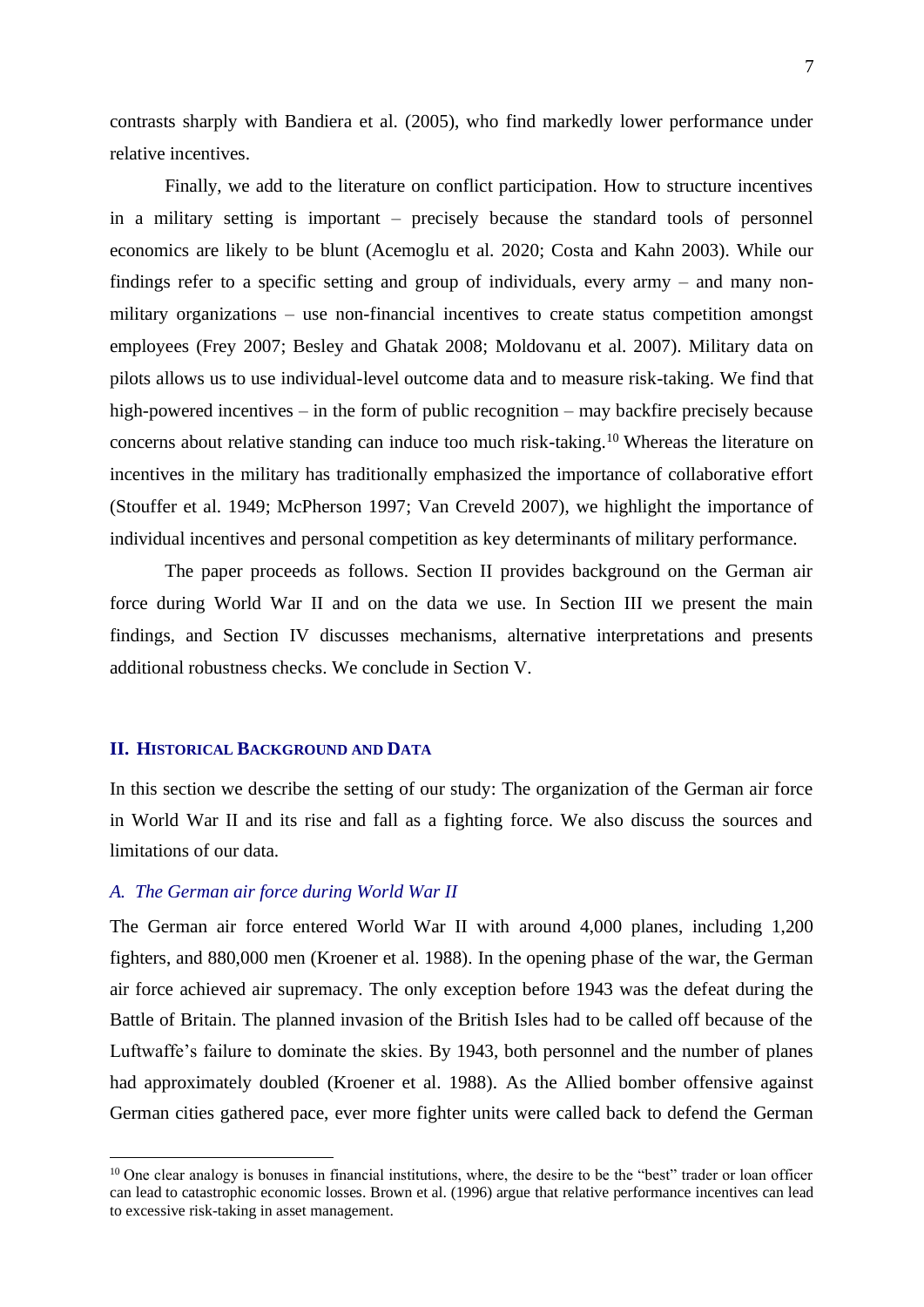Reich. Having started the war with modern planes and a large air fleet, Germany first lost its quantitative edge. Once the Wehrmacht invaded Russia, and the United States joined the war, the Luftwaffe was heavily outnumbered in all theaters of war. It eventually fell behind also in terms of equipment quality. New planes with advanced technology, such as the ME-262 jet, arrived too late to make a difference. Pilot training also suffered: by 1944, a typical German pilot accumulated less than half the flying hours of UK and U.S. pilots before being sent into combat.

Loss rates increased over the course of the war, reaching staggering levels. By January 1942, the German air force lost 1.8% of its fighter pilots; by May 1944, it was losing 25% of them every month (Evans 2009). The destruction of planes was even more rapid: The Luftwaffe lost 785 planes in combat (and another 300 in accidents, etc.) during the six months between June and November 1940; between January and June 1944, it lost 2,855 aircraft in combat, plus another 1,345 in accidents (Murray 1996). Despite these losses, high production rates ensured that the actual number of fighters in combat units continued to rise until the end of 1944. Nonetheless, by 1944 the Luftwaffe was a much-diminished force. German air force pilots by then had less training than Allied pilots, fuel for aircraft was often in short supply, and the Luftwaffe was numerically outnumbered in the East and in the West.

#### *B. Rank and public recognition*

Aerial victories are the key determinant of relative standing among fighter pilots. Attaining 'ace' status is an important concern as highlighted in the memoirs of surviving pilots from WWI to Yom Kippur. James Salter, a US fighter pilot during the Korean War, wrote in an autobiographical novel: "**If you did not have [victories], you were nothing**." <sup>11</sup> Heinz Knoke, for example, an ace with 33 confirmed victories, first flew with the  $52<sup>nd</sup>$  fighter wing (*Jagdgeschwader*). The unit mainly operated in the East, and many high-scoring aces served in it. After being transferred to the West in 1942, Knoke (1953) noted in his diary:

Some of my old comrades in the No. 52 Fighter Wing have been killed in action in recent months. The score of enemy aircraft shot down to their credit has mounted [...] Barkhorn and Rall are credited with having shot down more than 100 Russian planes. It is a keen disappointment for me not to have been able to stay with the old gang*.* <sup>12</sup> (p. 54)

<sup>&</sup>lt;sup>11</sup> "[The aces] stood out like men moving forward through a forest of stumps. Their names were gilded. They had shot down at least five [enemy planes]. […] There were no other values […] That was the final judgement. **[Victories] were everything. ...If you did not have [victories], you were nothing**." (Salter 1956, emphasis added).

<sup>&</sup>lt;sup>12</sup> Similarly, during the Battle of Britain – arguably the decisive air battle of World War II – two highlydecorated German pilots, Adolf Galland and Werner Mölders, were neck and neck in terms of total victories (Galland 1993). When Mölders was ordered to confer with the head of the *Luftwaffe*, Hermann Göring, he went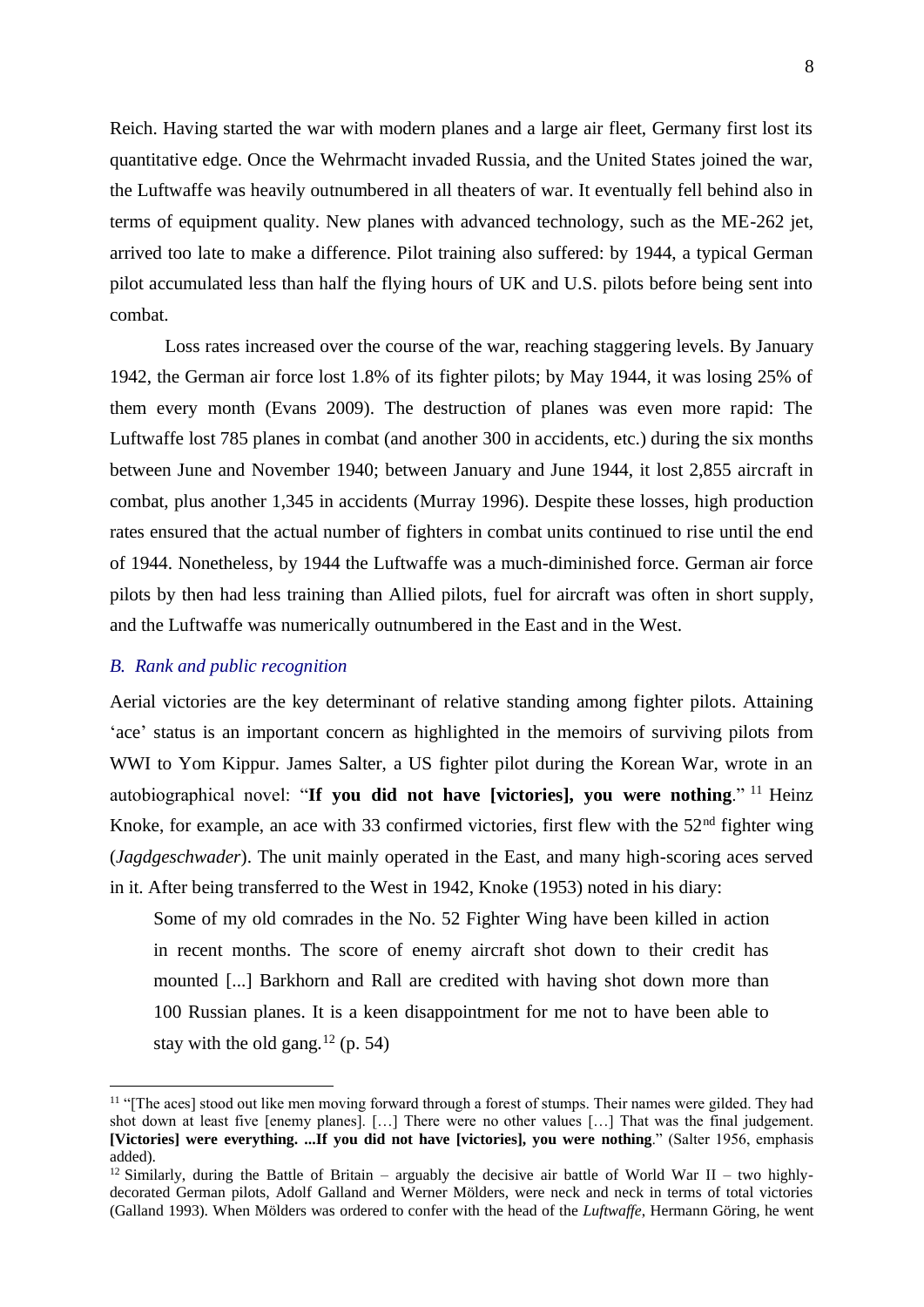Knoke was not only keeping track of his former teammates' overall score. Despite several deaths of comrades, he reacted in a strong, personal way to the widening gap between himself and his former squadron peers. In our main analysis, we will use peer groups at the same level – former squadron peers – as mentioned by Knoke to define joint service.

Recognition for aerial victories took two main forms – medals and mentions. The German armed forces operated an elaborate system of medals. The principal awards for valor were the Iron Crosses and the Knight's Cross, with higher awards requiring increasingly higher tallies of downed Allied fighters.<sup>13</sup> In addition, soldiers could receive a mention in the daily bulletin. This was one of the highest forms of recognition available in the German armed forces. A typical daily report would describe battles on the different fronts. Mentions of individual soldiers' 'accomplishments' were rare: During the entire war, fewer than 1,200 men were recognized in this way (Wegmann 1982), out of the 18 million German men who served.<sup>14</sup> A typical example for fighter pilots is Hans-Joachim Marseille's second mention on June 18, 1942: "First Lieutenant Marseille shot down ten enemy planes in a 24-hour period in North Africa, raising his total score of aerial victories to 101" (Wegmann 1982).

The propaganda department within the operations staff of the German armed forces produced the daily *Wehrmachtbericht*. Like all propaganda by the Third Reich, it mixed truth and distortions (Scherzer 2005). Highlighting the alleged "superiority" of German fighting men was an integral part of this strategy. However, we find no evidence of the *Wehrmachtbericht* distorting the accomplishments of pilots. Mentions only occur for an exclusive group of outstanding pilots. We have information on the universe of mentioned fighter pilots (60); of these, 43 are mentioned for the number of aerial victories they achieved, either cumulatively or in a single period (one day, one month, etc). Mentioned pilots ended the war with an average of 107 victories, and scored an average of 2.6 victories a month (compared to an average of 0.67 victories per pilot-month in our overall sample).

# *C. Data*

Our database of German fighter pilots during World War II draws on two principal sources: Jim Perry and Tony Wood's *Oberkommando der Luftwaffe* (OKL) combat claims list, and the

to Berlin for three days of meetings – but only on the condition that Galland be grounded for the same number of days. Göring (himself a high-scoring WWI fighter pilot) agreed, taking one of his best pilots out of combat for no reason other than to ensure 'fair' competition.

<sup>&</sup>lt;sup>13</sup> During World War II, about 3.3 million Iron Crosses 2<sup>nd</sup> class were awarded but only 7,300 Knight's Crosses, 890 Knight's Crosses with Oak Leaves, 160 with Swords, 27 with Diamonds, and one with Golden Oak Leaves.

<sup>&</sup>lt;sup>14</sup> There are 1,182 individual surnames in the *Wehrmachtbericht*. Because first names are not always recorded, there could be as many as 1,739 soldiers mentioned (if each mention with an identical last name is for a different soldier).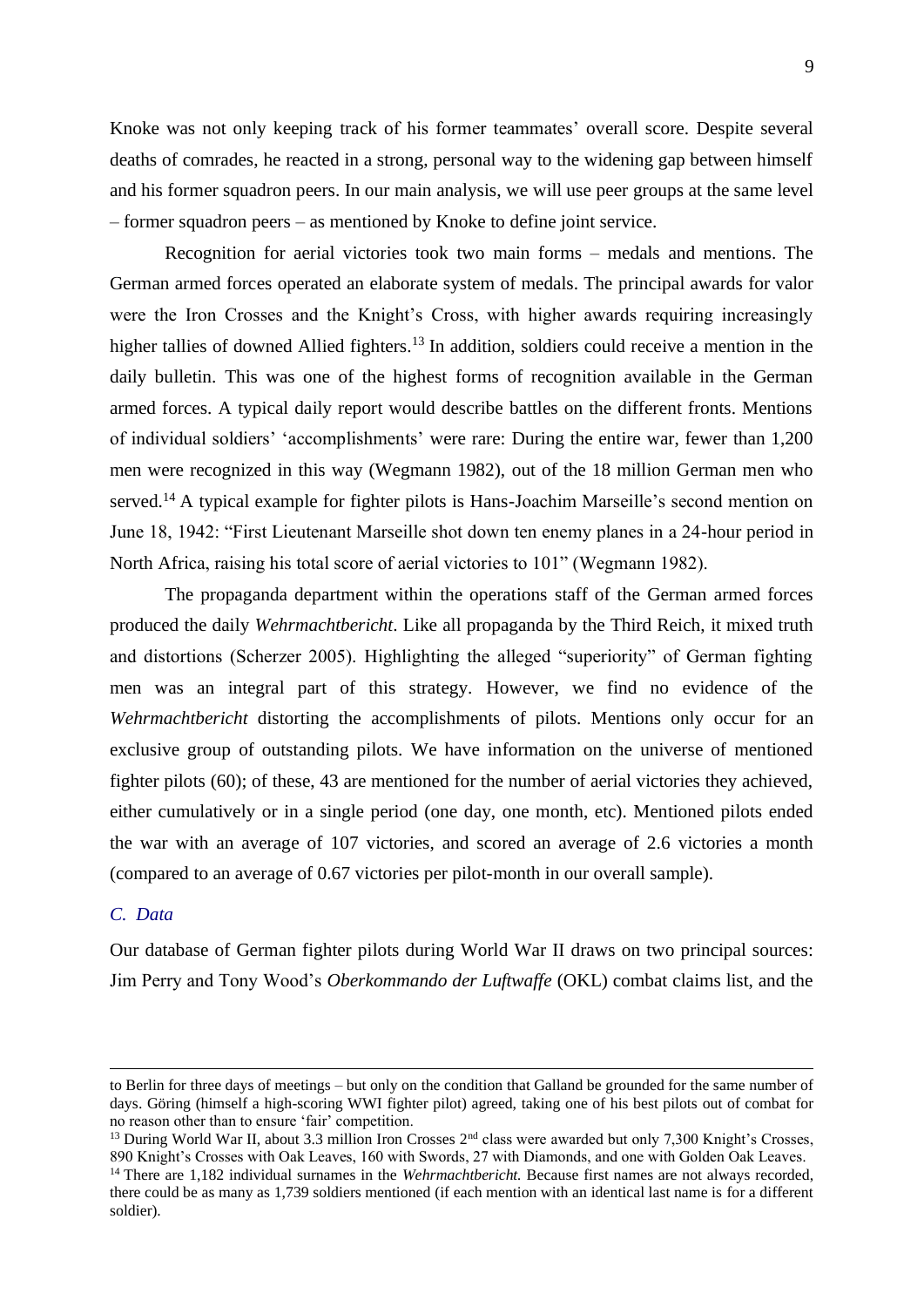Kracker Luftwaffe Archive.<sup>15</sup> The OKL fighter claims list was extracted from microfilms of the handwritten records of the Luftwaffe personnel office (Personalamt) stored at the German Federal Archives (Bundesarchiv) in Freiburg. Because some OKL fighter claims records did not survive the war, Tony Wood augmented the list with claims from other published sources – such as Donald Caldwell's (1996) JG 26 war dairy – to obtain a comprehensive list of German fighter claims for the years 1939-1945.

We construct a monthly panel based on a cleaned version of the Perry-Wood fighter claims, aggregating the information for every pilot by month and year. This panel contains the number of monthly victories per pilot together with pilots' first and last name, rank, wing, group, and squadron. We then match the panel data with additional information from the Kracker Luftwaffe Archive. Kracker's archive contains detailed personal data on German fighter pilots, collected from several sources, such as their war status (e.g., killed in action, prisoner of war, World War II survivor), and for some pilots also the starting date of his Luftwaffe career. Thus, for every pilot in the sample, we have information on their monthly victories, their squadron unit, whether he received an award, and how long he was active during World War II. We combine this with information on combatant status (i.e., MIA, POW, and whether they were killed or wounded). Our database does not include pilots who never shot down a plane during aerial combat.

We only analyze the behavior of daytime fighter pilots. This is because the tasks and skills of day and night fighter pilots differed substantially. Whereas day fighters mainly battled against other fighter pilots, night fighters were mainly used to intercept bombers (Murray 1996). Our sample is unbalanced and consists of 5,081 fighter pilots of the German Luftwaffe that made at least one combat claim during World War II. Pilots are observed for 16 months on average, for a total of 82,348 observations. Next, we augment our information with death dates of pilots taken from pilot biographies (Mathews and Foreman 2015). These biographies are based on primary sources, principally microfilms from the Bundesarchiv in Germany and unit war diaries. We additionally incorporate information on pilots that exit our sample after getting shot down and wounded from lists compiled by Matti Salonen and from the *Luftwaffe Officer Career Summaries* edited by Henry L. deZeng IV and Douglas G. Stankey.<sup>16</sup> In our data, we find that of the 5,081 pilots, 4,109 (or 80.9%) exit the sample –

<sup>&</sup>lt;sup>15</sup> For more information about Tony Wood's combat claims list and the Kracker Luftwaffe Archive, see [https://web.archive.org/web/20130928070316/http://lesbutler.co.uk/claims/tonywood.htm](https://web.archive.org/web/20130928070316/http:/lesbutler.co.uk/claims/tonywood.htm) and [http://www.aircrewremembered.com/KrackerDatabase/.](http://www.aircrewremembered.com/KrackerDatabase/)

<sup>&</sup>lt;sup>16</sup> While Mathews and Foreman (2015) only publish biographies of pilots with at least five claims, we are grateful to Johannes Mathews for sharing with us his 7,730 biographies of pilots with at least one claim. When merging the biography data into our data set based on pilot names, we get 3,932 exact matches. Additionally, we manually went through possible matches proposed by probabilistic matching and confirmed 128 of them as correct. Our final biographical data contains details on 4,060 out of 5,081 pilots. We are grateful to Matti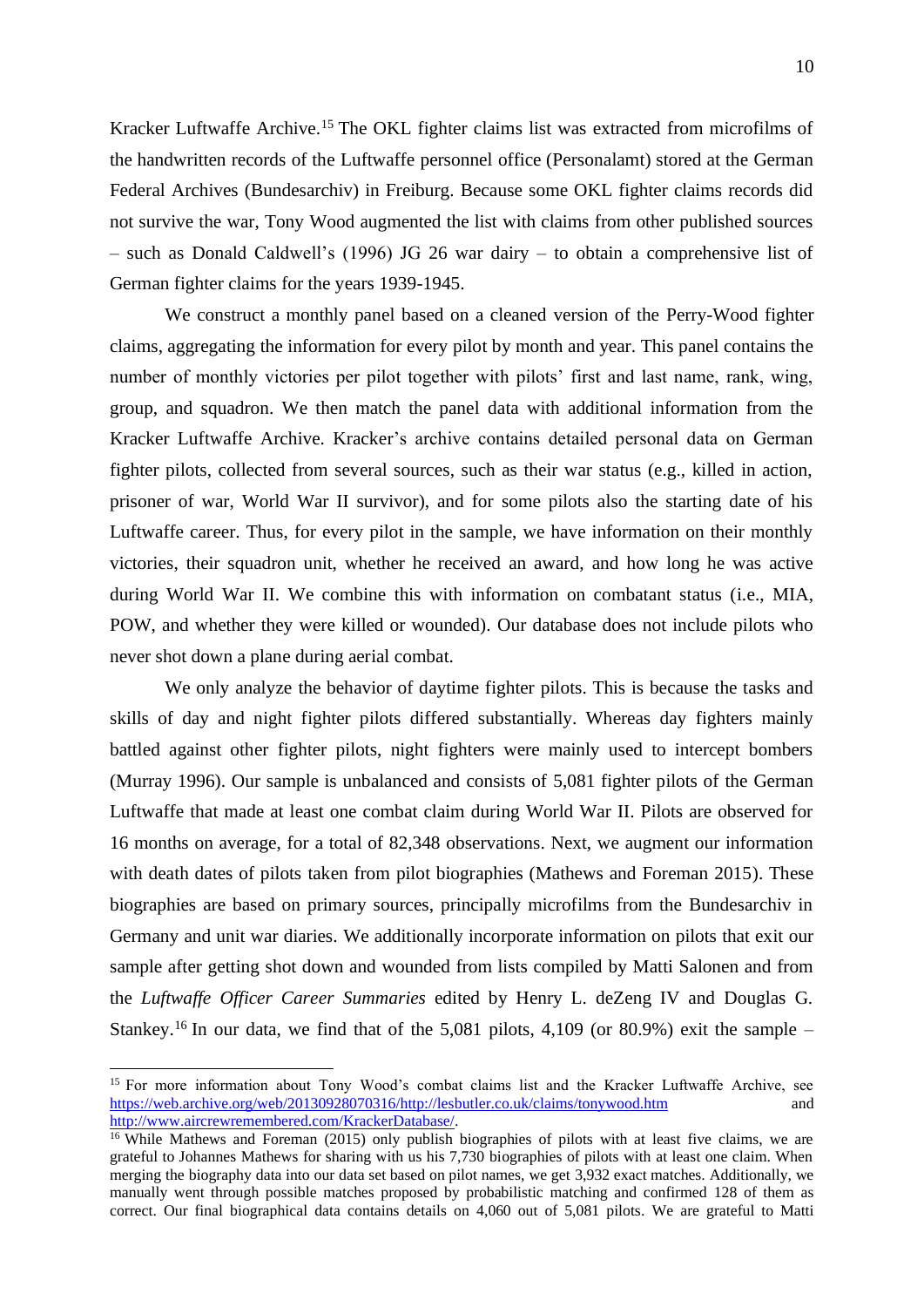meaning they are not in the next month's data set (provided the war has not yet ended). 2,531 out of 4,109 exits in our data are documented in at least two of our sources. For 2,724 of the exits we can confirm the death of a pilot. Our sources also refer to some of the other exiting pilots as getting shot down, being taken as prisoners of war, missing in action, or being severely wounded. This suggests that the vast majority of cases indeed refer to pilots who were either killed or permanently incapacitated.<sup>17</sup>

The high command of the German air force (*Oberkommando der Luftwaffe*, OKL) received fighter claims throughout the war. A special staff for recognition and discipline was in charge of collecting and validating claimed aerial victories. Pilots were required to file extensive documentation before a claim was recognized. The OKL records contain information on every reported aerial victory of German fighter pilots during World War II by wing (*Geschwader*), unit (*Gruppe*), squadron (*Staffel*), and pilot's name and rank as well as by the day, location (grid reference), type of damage, witnesses, and type of the claimed aircraft. German rules for counting a claim as an aerial victory were demanding; enemy aircraft crash sites on German territory were routinely investigated (Caldwell 2012). Each claim had to be accompanied by a witness report confirming either the destruction of the enemy plane (impact or explosion in the air), or that the enemy pilot had bailed out. Many claims were not accepted, – for example, Heinz Knoke was credited with 33 victories, but claimed an additional 19 Allied planes without receiving confirmation by the OKL.<sup>18</sup>

Some pilots accumulated a large number of 'victories.' The highest-scoring fighter pilot in history was Erich Hartmann, with 352 confirmed claims (Mathews and Foreman 2015). Primary determinants of victory rates were experience, luck, skill, and the number and type of opposing Allied planes. Leading German 'aces' recorded higher numbers of victories than Allied pilots largely because German pilots did not have a pre-specified "tour" after which they would rotate out of active service – the rule was "fly till you die" (Spick 2011). Altogether, German air force records document 54,835 confirmed destructions of Allied aircraft by pilots in our dataset. In an average month, the average German pilot 'scored' 0.67 victories and faced a 5% risk of exiting the sample permanently (which was practically synonymous with death). In the East (West), the victory rate was 1.15 (0.39) and the exit rate

Salonen for sharing his complete lists on plane crashes in which pilots were wounded. 3681 of our pilots could be matched to this list. For more information on the *Luftwaffe Officer Career Summaries* see [http://www.ww2.dk/lwoffz.html,](http://www.ww2.dk/lwoffz.html) which we accessed on April 1<sup>st</sup>, 2019. We matched 1927 of our pilots to the career summaries.

<sup>&</sup>lt;sup>17</sup> To be conservative, we always refer to "exit rates" instead of "death rates" when describing our statistical results in the remainder of this paper.

<sup>&</sup>lt;sup>18</sup> We do not use unconfirmed victories. While some evidence suggests a tendency to "over-claim" by both the Western and German air forces (Caldwell 2012), support for underclaiming also exists (McFarland and Newton 2006). This has probably less to do with systematic dishonesty and more with the confusion of air combat (Galland 1993).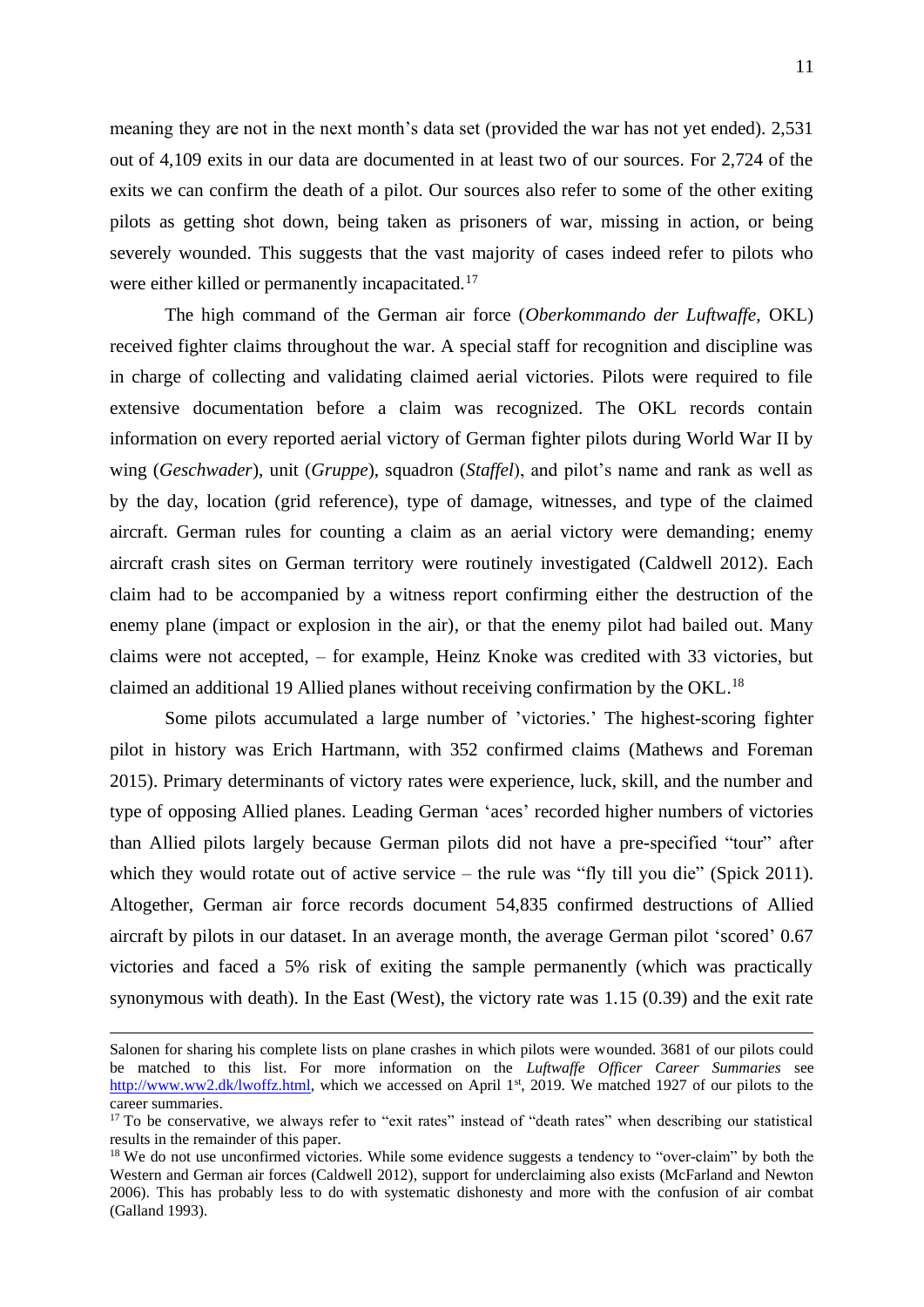0.043 (0.054). In other words, the exchange ratio (the number of Allied planes shot down before a pilot was lost) was 27 in the East and 7 in the West.<sup>19</sup>

The distribution of the number of Allied planes shot down is highly uneven. In an average month, the vast majority (almost 80%) of pilots failed to score even a single victory. At the same time, some pilots quickly notched up large numbers of victories: Emil Lang shot down 68 Allied planes in October 1943, and Hans-Joachim Marseille scored 17 victories in a single day (September 1, 1942). The top-scoring 350 pilots achieved more aerial victories than the 4,700 lowest-scoring pilots combined. Appendix Figure A.1 graphs the number of monthly victories per pilot by the quantiles of the distribution.

There was a large seasonal component to air combat. The summer season – when ground operations were common and hours of daylight were long – saw spikes in aerial activity; the winter months brought a lull in fighting. Appendix Figure A.2 plots the mean victory and exit rates over time. The time-series peaks mostly coincide, except for the end of the war when the victory rate plummeted and the exit rate increased.

# *D. Organization and training*

The German air force was divided into air fleets (*Luftflotten*), each of which was responsible for a particular geographical area. The number of fleets rose from four to seven during World War II. Air corps within each air fleet controlled the planes and men; air "districts" were responsible for infrastructure. The air corps consisted of wings (*Geschwader*) of 100-150 planes each. The wings were organized by function, with different *Geschwader* for fighter planes, long-range bombers, dive bombers, reconnaissance, and so forth. Each wing typically comprised three groups (*Gruppe)* each consisting, in turn, of three or four squadrons (*Staffel*). Every squadron had an authorized strength of twelve aircraft, but the actual number could be as high as sixteen or as few as four or five aircraft (Stedman and Chappell 2002).

Air force units were not recruited on a regional basis. There is also no evidence that the better graduates from the air combat schools were sent to elite squadrons. The allocation of new pilots to units was largely random, driven by operational needs, recent losses, and – sometimes – personal connections in addition to transfers for disciplinary reasons (Caldwell 1996). Andrew (2004) argues that there was a "lack of formal controls systems" in the Luftwaffe and attributes the German air force's decline and fall to its lack of formalized procedures and standardized management routines. <sup>20</sup> For example, the transfer of Hans-

<sup>&</sup>lt;sup>19</sup> This is *not* the standard definition of the exchange ratio, which normally measures either planes for planes or pilots for pilots. Here we calculate the number of enemy planes shot down in exchange for every pilot lost.

<sup>&</sup>lt;sup>20</sup> Individual squadron histories give many examples of transfers and new pilots being sent into units to make up losses. Given that up to a quarter of all Luftwaffe pilots died each month (USSBS 1945), the urgent need to replenish squadrons was a key determinants of personnel assignment.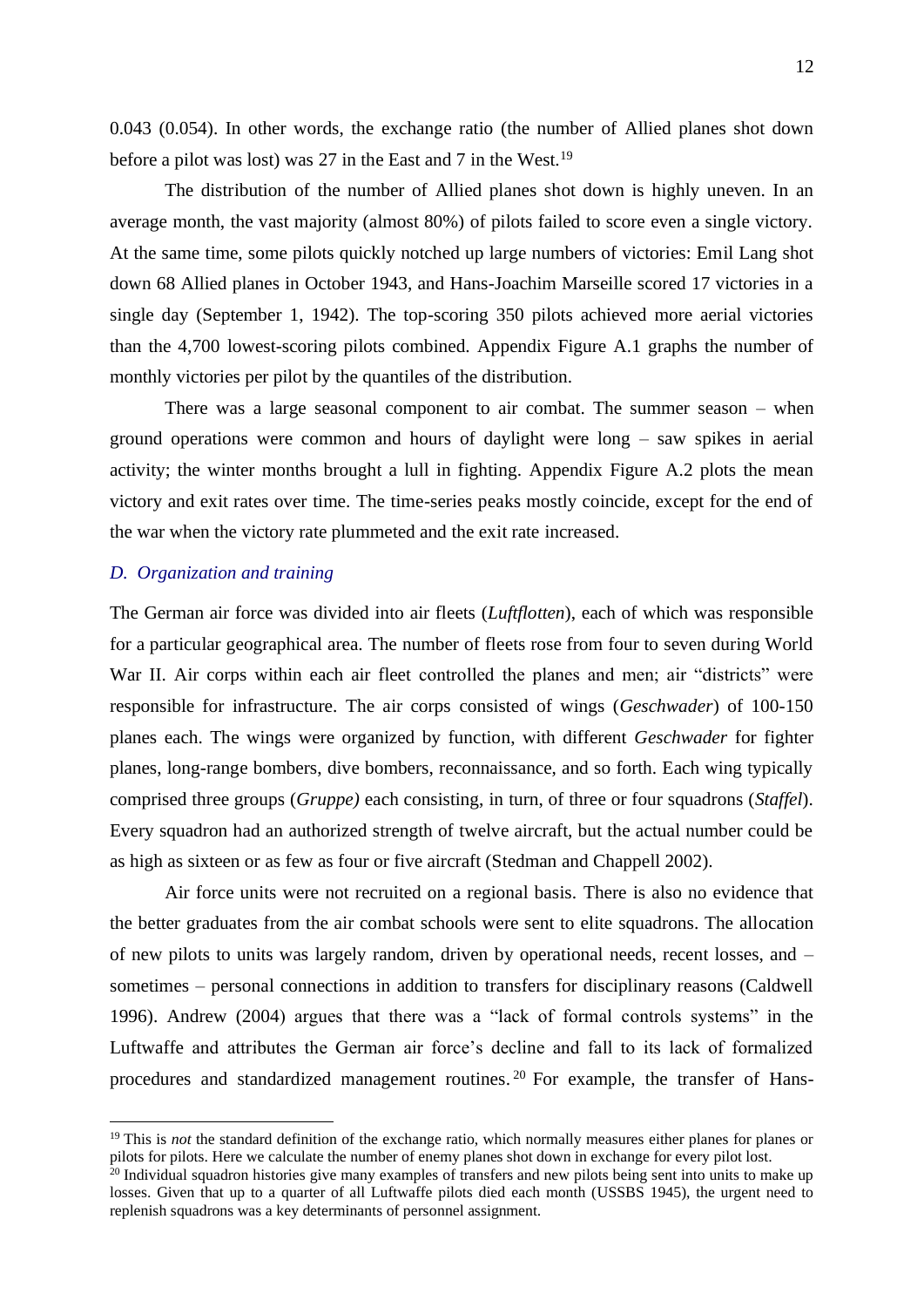Joachim Marseille from the Channel Front to North Africa was meant to punish him for frequently turning up for duty hung over and overtired (Kurowski 1994). The squadron history of JG 26 recorded 13 arrivals and seven departures in a single month; arrivals contained ex-members transferring back, as well as rookies, while those rotating out were sent to other squadrons, instrument training, or instructor duty (Caldwell 1996).

### **III. MAIN EMPIRICAL RESULTS**

In this section, we demonstrate our main finding: Former peers of a pilot who received public recognition – in the form of a mention in the daily armed forces bulletin – substantially increase performance. They also take greater risks, causing them to exit our sample at a higher rate, which means death in most cases. Pilot skill modifies these patterns – "top" pilots mostly reacted to a peer's recognition by improving their scores, whereas average pilots were more likely to die. We first document these patterns with a simple survival analysis and fixed effects models in the full sample of all pilots. We build on this preliminary evidence by implementing an event-study framework in a trimmed sample of similar pilots based on Coarsened Exact Matching (following Iacus et al. 2012): Both exit and victory rates increase sharply after a former peer's mention. In addition, we show that pilots are more likely to react strongly to the mention of a former peer if they were born in close geographical proximity, or if they served together in smaller, more tightly-knit units.

### *A. Performance and risk-taking of former peers*

We are interested in whether pilots exit at a higher rate and score more victories after one of their peers is mentioned. Over time, pilot performance and exit rates are strongly correlated within squadrons since pilots in the same unit are subject to similar shocks (weather, enemy activity, etc.). To sidestep the reflection problem, we focus on the effect of *former* peers being mentioned in the Wehrmacht bulletin.

Figure 1 illustrates our identification strategy, using the case of two pilots – Franz Doerr and Walter Schuck. Doerr was mentioned in June 1944, for scoring 12 'victories' within a single day. Both pilots flew with the  $7<sup>th</sup>$  squadron of JG 5 until October 1942; Doerr then continued to serve there until July 1944, whereas Schuck was transferred to the 9<sup>th</sup> squadron of JG 5 in October 1942. At the time of Doerr's mention, he had not flown with Schuck for 20 months. We now examine the performance of Schuck in June 1944, when Doerr was mentioned. *In this subsection*, we compare his victory and exit rates with those of other pilots who do not have a former peer mentioned during the same month. Some 1% of our observations refer to pilot-months when a former peer of a pilot is mentioned. A quarter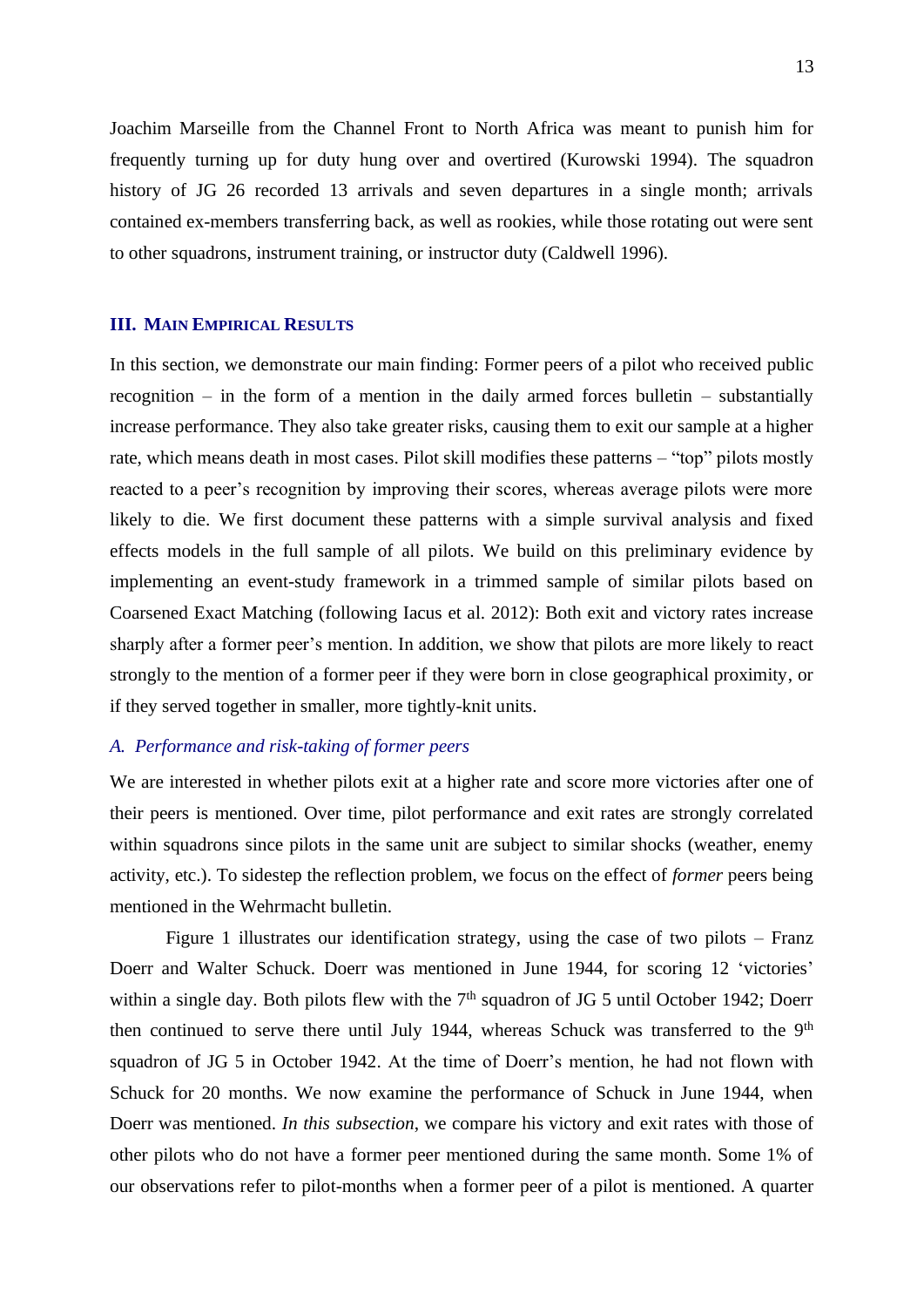of the flyers in our sample are former peers of pilots who are mentioned at one point. Since pilots who are former peers of mentioned pilots are different from the rest of the sample (Appendix Table A.1), we always control for "ever peer" status or pilot fixed effects.

To obtain a first impression of a mention's effect on peer pilots' death rate, we estimate a Cox proportional hazard model:<sup>21</sup>

$$
D_{it} = D_0(t) exp(\alpha_D E_i + \beta_D P_{it} + X_{it}\gamma_D) + \epsilon_{D, it}
$$
\n(1)

Note that  $D_0(t)$  stands for the baseline hazard function evaluated at month  $t$  (i.e. the baseline risk of death for any pilot *t* months after entering the war), *α<sup>D</sup>* is a constant risk factor of ever having any one of your peers mentioned ( $E_i = 1$ ),  $P_{it}$  is a dummy for a former peer of pilot *i* being mentioned in month *t*, and *Xit* is a vector of controls. Controls include dummies for the Eastern front, aircraft type, the pilot's squadron, each month *t* of the war, and a measure of pilot quality, calculated as a pilot's cumulative victories up to period *t-1* divided by the number of months in combat.<sup>22</sup> We also include a dummy for months with any pilot mention – which will absorb the effect from mentions changing an individual pilot's relative standing in the air force *as a whole*. We are interested in the coefficient *βD*, the extent to which a pilot's death is more likely in a month when his former peer is publicly recognized.

To examine statistically the effect of a peer mention on the victory rate of pilot *i* in month *t*, we estimate the following least squares model:

$$
V_{it} = \alpha_{V,i} + \beta_V P_{it} + X_{it}\gamma_V + \epsilon_{V,it}
$$
\n<sup>(2)</sup>

Compared to the proportional hazard model, this equation includes also fixed effects for each individual pilot  $(\alpha_{V,i})$ , which implies that the control for ever peer status  $(E_i)$  is being absorbed. The remaining covariates  $X_{it}$  are the same, except that we also include a control for experience (the number of months a pilot has already been tracked in our data). Standard errors are clustered at the level of the squadron throughout all our specifications.<sup>23</sup>

Table 1 presents our baseline results for the whole sample of pilots. Panel A shows results for exit rates. Months with (any) mention show somewhat higher exit rates, and pilots whose peers are mentioned at any one point in time exit at lower rates (columns 1 and 2).

<sup>&</sup>lt;sup>21</sup> Our estimates are virtually unchanged when we instead estimate a parametric survival-time model fitting a Weibull regression model using maximum likelihood. Results are available upon request.

<sup>&</sup>lt;sup>22</sup> Since death only happens once, the inclusion of pilot fixed effects for the risk of death would be nonsensical (and the Cox estimator does not converge). Instead, we control for ever peer status  $(E_i)$  when estimating the hazard model. We also do not control for a pilot's experience since the model already takes into account the time at risk.

 $^{23}$  Results are robust to two-way clustering (squadron and pilot), clustering by the identity of pilots mentioned in a month, clustering at the level of the base or to allowing for spatial autocorrelation (see Appendix Table A.2).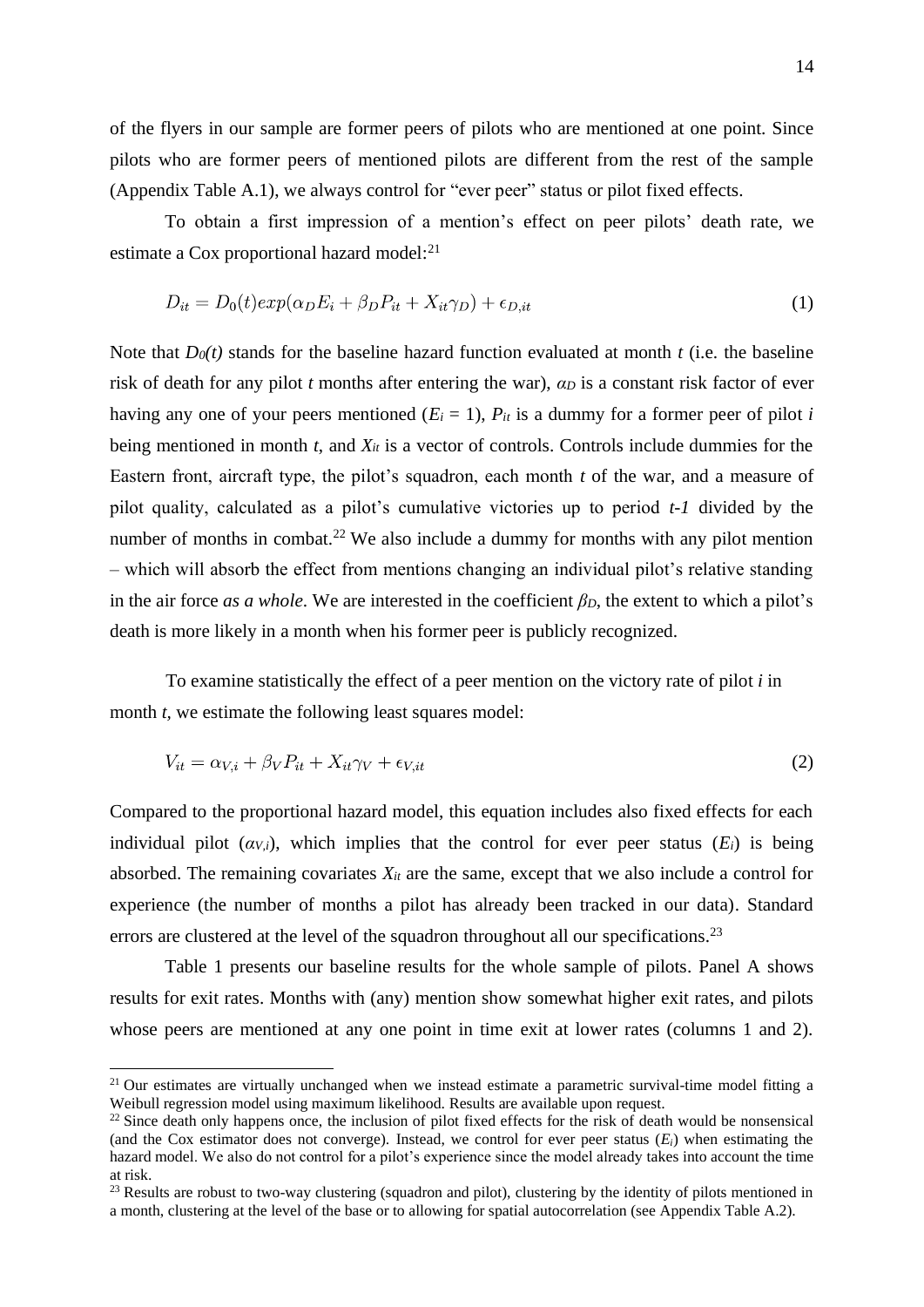During the month of a former fellow pilot's mention, pilots see their hazard rate rise by more than 77%, on top of the general 16-22% rise in exit rates during mention periods (column 3). This effect becomes somewhat larger the more controls are added. In columns 6 and 7, we first include squadron fixed effects and then time fixed effects to our estimation. Even in the most demanding specification (column 7), when we control for pilot quality, front, aircraft type, and squadron and time fixed effects, we find significantly higher risks of exit (75% extra) for former peers of the mentioned pilot. The coefficient on past peer mentions suggests an increase in risk that is about three to five times larger than the one associated with general mention periods. This implies that intrinsic concerns about relative standing and personal rivalry (captured by the effect on past peers) may well be more powerful than other factors, such as a pilot's concern over his overall standing in the air force as a whole.

A similar pattern is visible for victory claims (Table 1, Panel B). Mention periods see more aerial victories in general (a quarter of a victory for the average pilot, col. 1). In months when a former peer is mentioned, the victory rate of his peers jumps by an additional half of a victory (column 2). After adding – in addition to individual fixed effects – controls for pilot quality (column 3) as well as experience, front, aircraft type, squadron and time fixed effects (column 6), having a former peer mentioned still adds more than a third of a victory in the same month. Again, we find that past peer effects are stronger than mention period effects, suggesting that intrinsic concerns over relative standing and personal rivalry are at least as important as instrumental factors.<sup>24</sup> Because both victory and exit rates rise after a peer's mention, high-powered incentives *may* have backfired: A full accounting of the overall efficiency effect would have to take into account the cost of training replacement pilots, their (time-varying) quality, and the aggregate impact of engineering a culture where status was closely tied to aerial victories. Neither parameter can be pinned down by our analysis.

# *B. Coarsened Exact Matching – Event Study*

The results in Table 1 suggest large effects of former peer mentions on performance. However, they may reflect omitted variable, such as time- or state-dependent payoffs to unmeasured skills, which mentioned pilots and their peers share. To overcome such problems, we would ideally like to compare a pilot whose peer was mentioned with an identical, other pilot who happens not to have a mentioned peer.

To identify effects, for every treated pilot (i.e., a former peer of the mentioned pilot), we need to construct well-matched control groups. To this end, we first create *placebo mentions*. In every month, the Wehrmacht could have mentioned any active pilot in its

 $24$  Estimating with panel Poisson regressions yields similar results (see Appendix Table A.3). The same is true for estimating without the quality variable (Appendix Table A.4).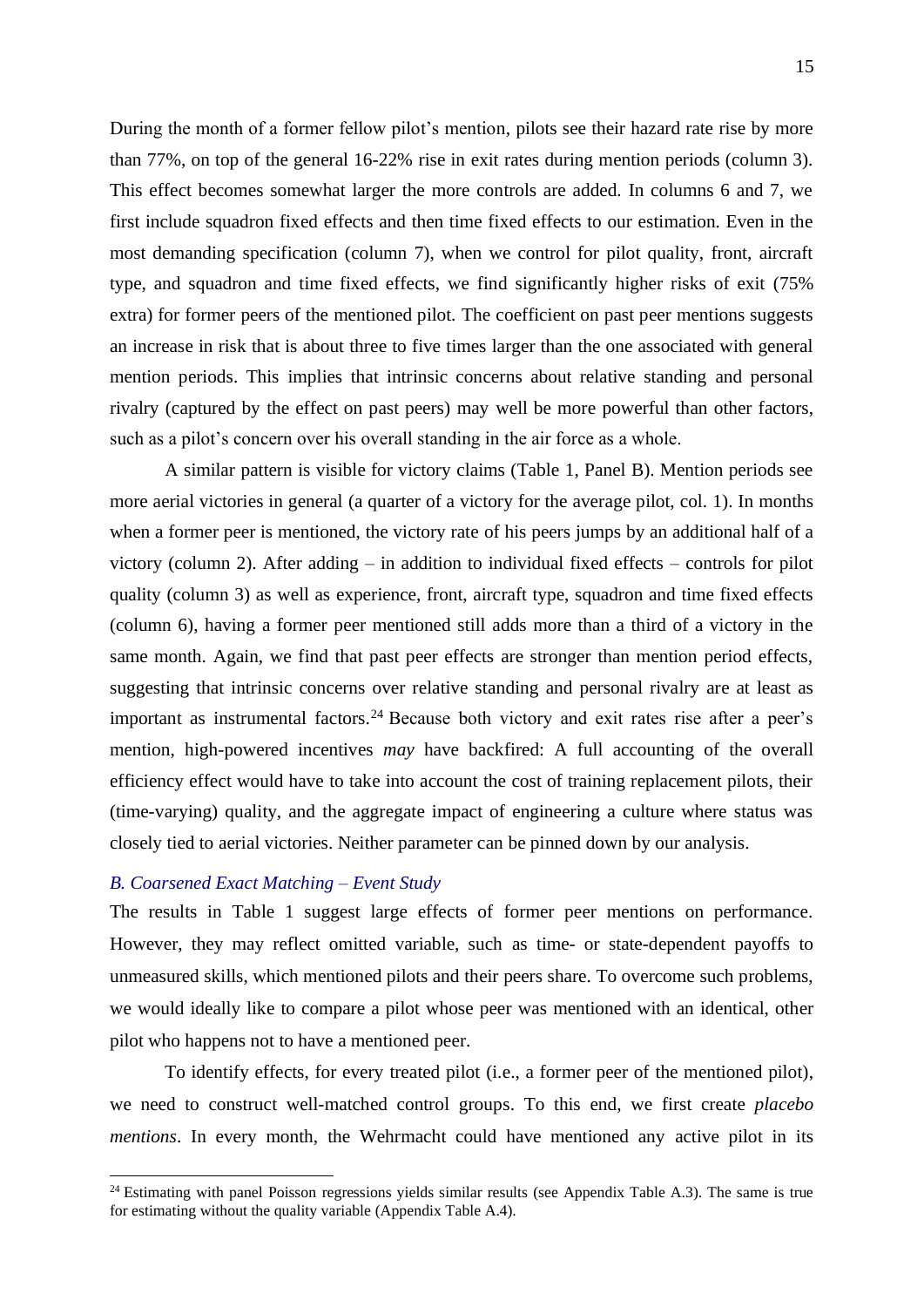bulletins; only a few – if any – were actually mentioned. We first create placebo mentions from the set of plausible candidates, taking into account

- 1. the pilot's average monthly victory rate up to time t
- 2. his number of victories in the current month
- 3. his number of victories in each of the preceding 3 months
- 4. the front where the pilot operated
- 5. the number of actually mentioned pilots in the same month

In the spirit of other papers creating comparison groups of high-performers (Azoulay et al. 2019; Jaravel et al. 2018), we coarsen these variables into a finite number of bins (using, for example, five bins for monthly victory scores).<sup>25</sup> Coarsened Exact Matching (CEM) was introduced by Iacus et al. (2012); in our setting, it ensures that there are enough placebo mention pilots for every actually mentioned pilot. To avoid contamination of the placebo and treated group, we restrict placebo-mentions to pilots who do not actually get mentioned (even at a later date). <sup>26</sup> We find matches for 72 out of 85 mention events. The attrition rate (13 out of 72, 15%) is lower than in other papers using CEM-matching. <sup>27</sup> To enhance the similarity between the groups, we use propensity score matching on the matches in each stratum, keeping the five most similar placebo-mentions (following Jäger 2016). <sup>28</sup> In the 72 actual treatment episodes with matches, 37 individual pilots were mentioned; we compare them to a group of 187 placebo-mentioned pilots, for whom we have 348 pilot-month observations during the placebo treatment.

Figures 1 and 2 illustrate our empirical strategy. Franz Doerr was mentioned in June 1944, having scored 20 victories in a month. Our procedure matches him to Ernst Weismann, whose time-path of performance looks similar in the months preceding his "placebo-mention" in August 1942. Walter Schuck had previously served with Doerr in the  $7<sup>th</sup>$  squadron of JG 5, some 20 months earlier (Figure 1). In the months preceding Doerr's mention, he is doing well, scoring 8, 11, and 10 victories per month. Then, when Doerr is mentioned, Schuck actually

<sup>&</sup>lt;sup>25</sup> We coarsen the variables on victory rates in the current and three preceding months into five equal-width bins each. The variable on average victory rates up to the last month (our measure for pilot quality) is coarsened into five bins based on quality quintiles. The number of actually mentioned pilots is coarsened into a dummy that indicates whether at least one (other) pilot gets mentioned in this month. The front dummy is not coarsened.

 $26$  In this way, we can avoid coding months as placebo-mentions if performance during these months eventually led to an actual mention.

 $27$  For example, Azoulay et al. (2019) lose 25% of treated units due to a lack of suitable matches. Our matches come from 19 different strata.

<sup>&</sup>lt;sup>28</sup> We estimate the propensity score with a Probit model and use uncoarsened versions of all our CEM variables as predictors. We keep slightly less than five times as many placebo-mentions than actual mentions, because a few strata have less than five potential matches.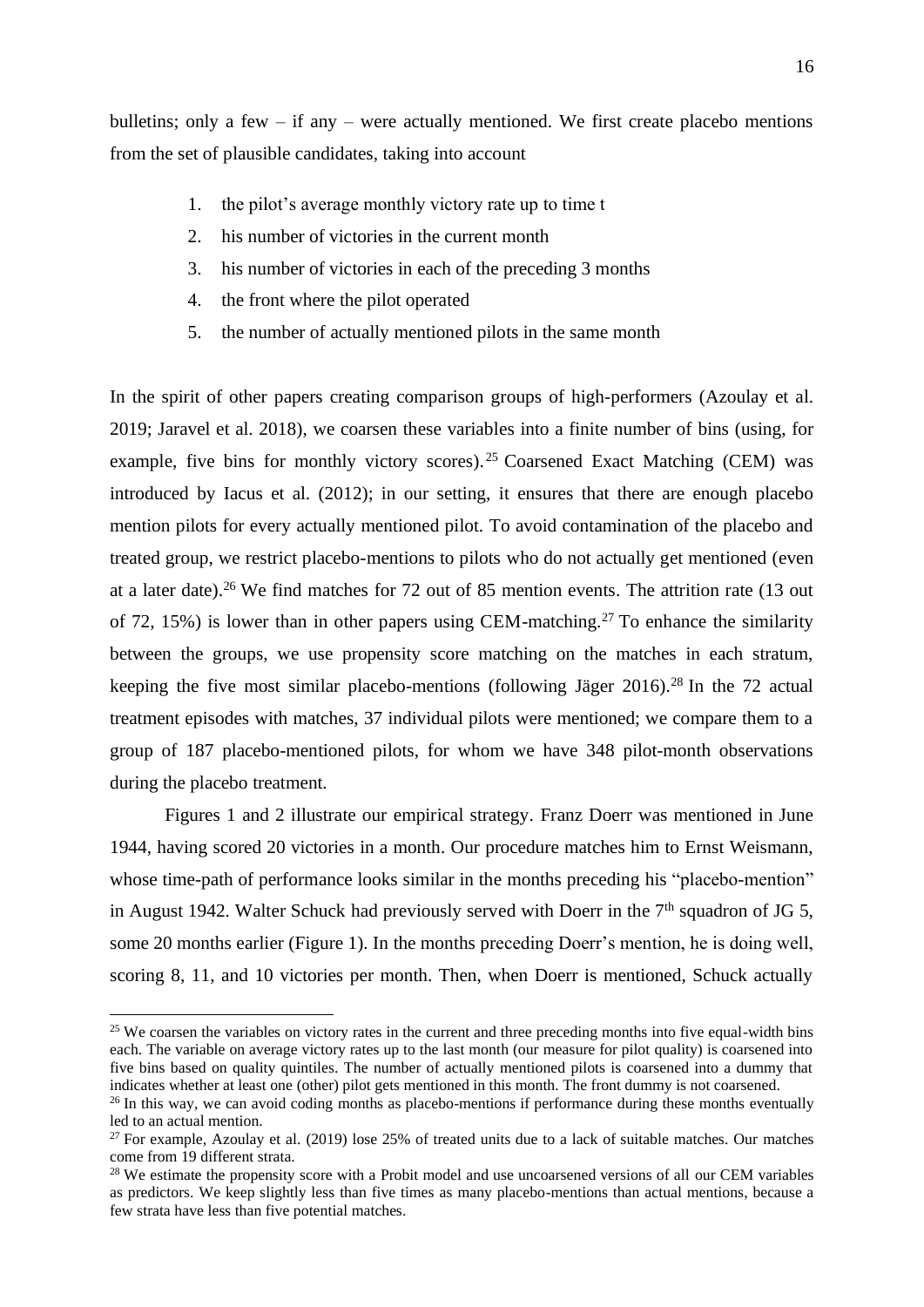scored 30 victories in a single month. Franz-Josef Beerenbrock previously flew with our placebo-mentioned pilot, Weismann; the two had served in  $12<sup>th</sup>$  squadron, JG 51. Preceding the placebo mention of Weismann, Beerenbrock scored 5, 8, and 17 victories per month, very similar to Schuck's trajectory (Figure 2). Then, in the month when Weismann could have been mentioned, Beerenbrock's performance actually falls to 9 victories. Prior to the mention/placebo-mention, the performance of Beerenbrock and Schuck is statistically indistinguishable. During and after Doerr's mention, the former peer of the actually mentioned pilot (Schuck) outperforms the peer of the placebo-mentioned pilot (Beerenbrock) strongly. In essence, the empirical strategy for our event study repeats this exercise for 72 actually mentioned pilots, and plots average differences between actual peers and controls.

How similar are the mentioned pilots and the matched placebos? Figure 3, Panel A, plots one measure of ex-ante quality – pilot quality (defined as victories over months of flying experience prior to the mention episode) for actual vs placebo mentioned pilots. The grey boxes plot the range from the  $25<sup>th</sup>$  to the  $75<sup>th</sup>$  percentile; the outer "whiskers", the 95% confidence interval. The distributions for actual and placebo-mentioned pilots overlap to a great extent. The same is true if we use a simpler measure, their victory score during the period of the mention (Panel B). When we examine balancedness, we find only small deviations (see Table 2). Placebo-mentioned pilots actually score *more* in the month of a potential mention than actually-mentioned pilots, an average of over 10 victories vs. 8 for the actually mentioned, during the month of the actual/potential mention  $(t = 0)$ . If peers always reacted to spectacular performance of a fellow pilot, we would expect this to make it harder to find significant outperformance for the actual peers. During the run-up to the event, for each of the three preceding months, victory rates are statistically indistinguishable. Pilot quality is also similar, with the placebo-mentioned pilots actually having a slight edge. Both groups had similar exposure to the Eastern front, where victories were somewhat easier to achieve. Importantly, the frequency with which other, unconnected pilots are mentioned is also statistically indistinguishable.

We have thus created a group of placebo-mentioned pilots who closely resemble actually mentioned flyers. In a second step, we create a set of control pilots, reconstructing which pilots had, by the time of the placebo mention, flown with the placebo-mentioned pilots. We drop all pilots that are not either actual peers of a treated pilot, or part of the CEMmatched control group. To ensure a high degree of similarity, we also limit the control group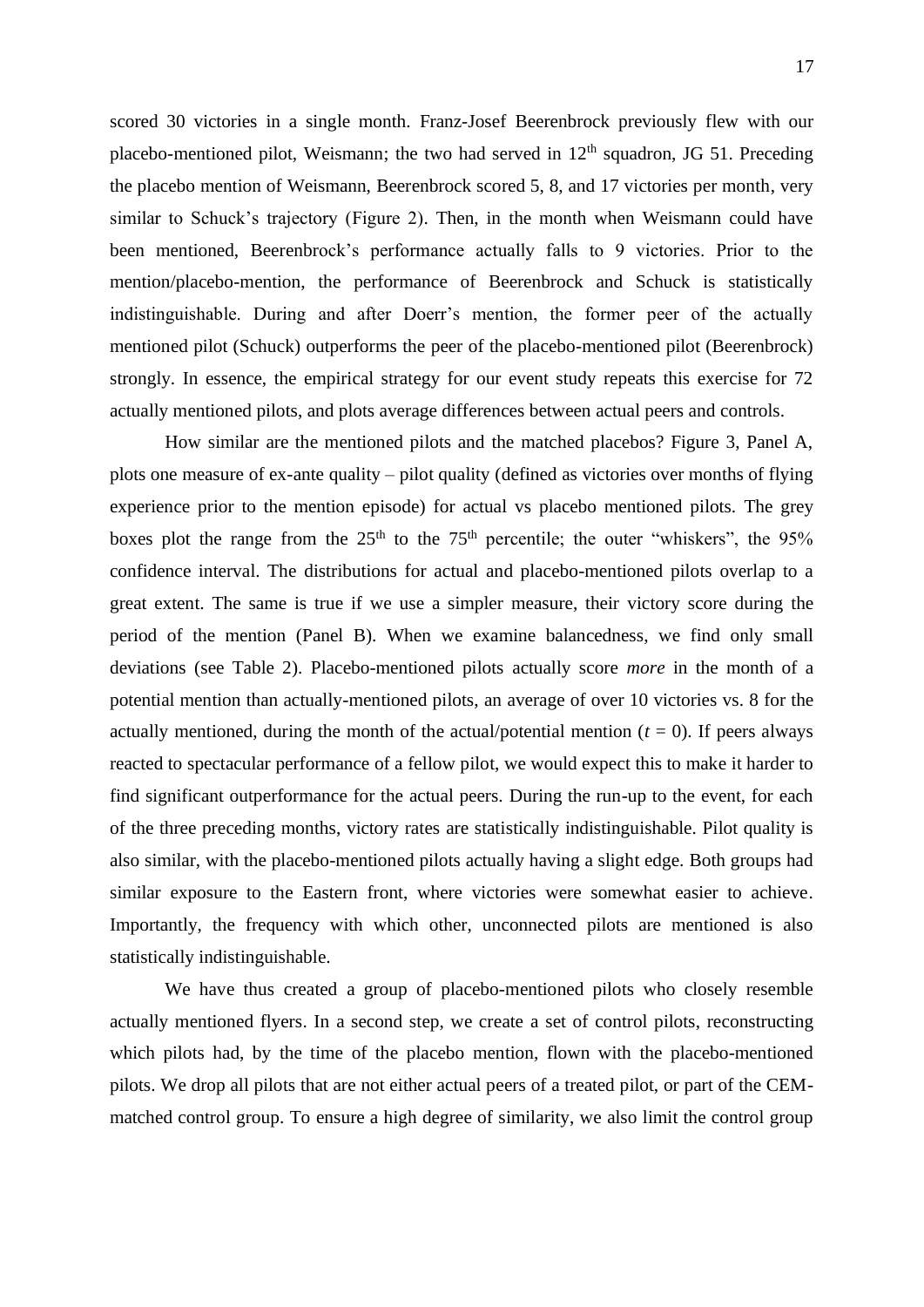to pilots who at one point have flown with an actually mentioned peer.<sup>29</sup> While this approach does not create two treatment groups with identical characteristics, it greatly increases their similarity. We can compare treated and control pilots (a) when the actual mention occurs (treatment effect) and (b) when the placebo mention could have happened (placebo effect). Our procedure gives us 353 control and actual peer pilots, and more than 13,500 monthly observations. Note that we need to add "ghost pilots" to our dataset for the pre-period, i.e. fellow flyers of a placebo/actual mentioned pilot who were shot down prior to a mention, in order to analyze both victories and exits.

We can now analyze our two key outcomes in event time, restricting the sample to pilots who are either in the treated (actual peers of mentioned pilots) or control group (peers of placebo-treated pilots). To investigate the dynamics of the treatment effect, and to test if exits and victories of pilots with mentioned and placebo-mentioned peers followed parallel trends before the mention, we estimate an event-study specification:

$$
y_{ite} = \sum_{k \neq -1} \beta_k \lambda_k \times P_{ie} + \lambda_t + \eta_i + \mu_e + \epsilon_{it}
$$
\n(3)

The variable *yite* captures the outcomes of interest: how many victories pilot *i* scores, or whether he exits the sample, in month  $t$  of event  $e^{i}$ . The months  $t$  are indexed in relative time to the event *e* of having a past peer receiving a mention or a placebo-mention. For example, observations of pilots one month before their former peer is mentioned are indexed *t* = -1. The dummy variable *Pie* takes value 1 if the past peer of pilot *i* receives an actual mention in event *e*. If the event is for a placebo-mention,  $P_{ie}$  is equal to 0. Since we include individual pilot  $(\eta_i)$ , event ( $\mu_e$ ) and event-time fixed effects ( $\lambda_t$ ), the coefficients  $\beta_k$  will identify the effect of having a past peer actually receiving a mention on pilots' performance in month *k*. We leave out the coefficient for the period immediately preceding the mention, *β-1*. This means that we always compare the difference in outcomes of pilots with mentioned and placebo-mentioned relative to the difference between them at  $t = -1$ . Standard errors are clustered at the level of the squadron.

Panel A of Figure 4 plots the set of *β<sup>k</sup>* coefficients, i.e. the additional monthly exit rate of peers of an actually mentioned pilot, relative to the control group (peers of placebo-

<sup>&</sup>lt;sup>29</sup> We drop a small number of control pilots who have a former peer getting actually mentioned in the same month that another former peer is placebo-mentioned. The following results are robust to keeping these pilots in the sample.

<sup>&</sup>lt;sup>30</sup> Observations have to be indexed by event *e* and pilot *i* because some pilots experience multiple events in which their former peers is mentioned (or placebo-mentioned). This means that some pilot-months show up more than once in our sample. These additional observations do not lead us to understate our standard errors since we already cluster at a higher level than the pilot-month, the squadron.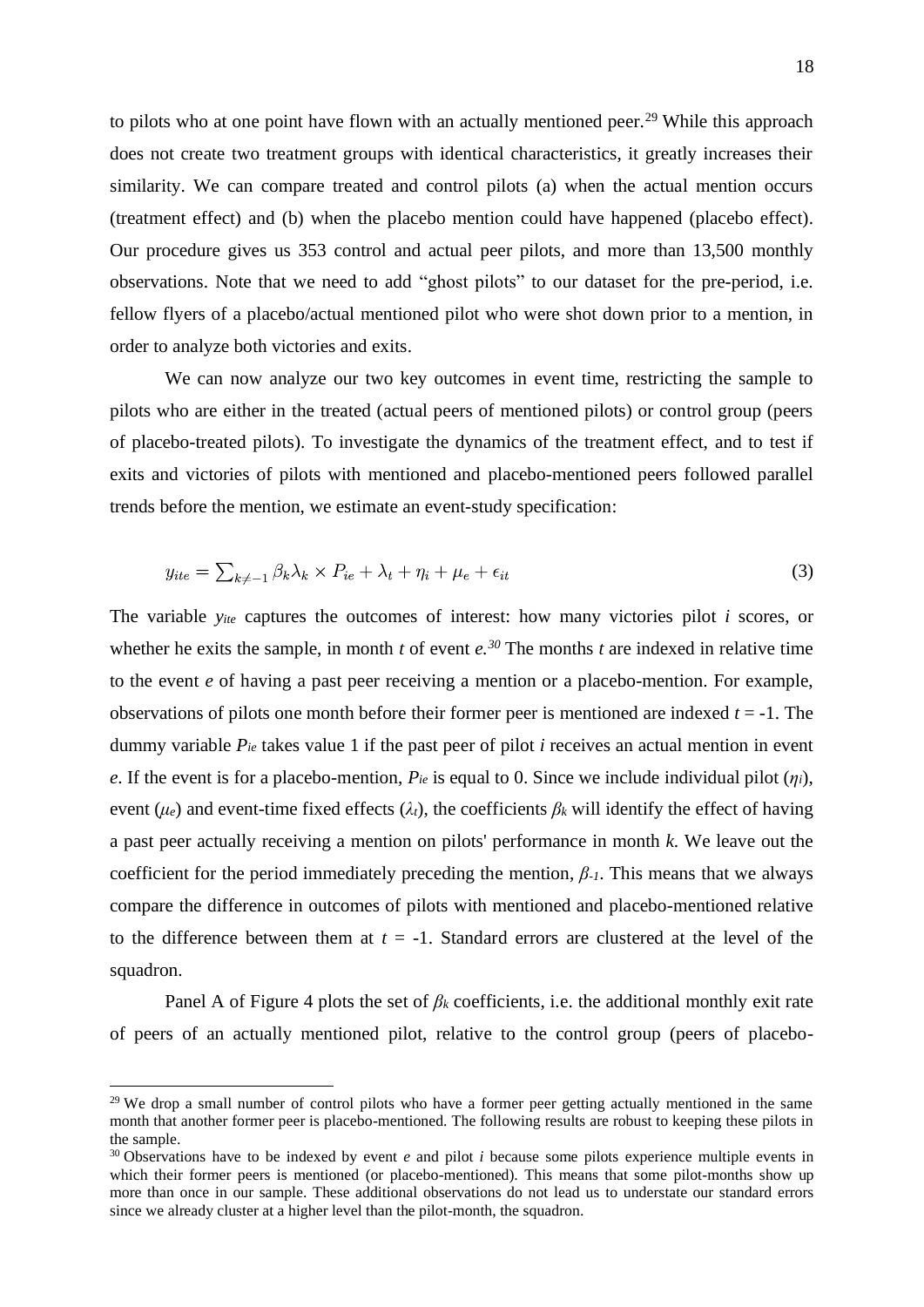mentioned pilots). There are no significant pre-trends. With the mention of an actual peer, the exit rate increases up to the third month, after which the effect starts to decline in magnitude. The coefficients are highly significant for months 0, 1, and 3 after the event, but become insignificant afterwards.<sup>31</sup> For victories (Figure 4, Panel B), we similarly find a sharp change after an actual peer's mention. There are no pre-trends. Victory rates jump after an actual mention, and the coefficients are positive for 6 months afterwards. For months 2 and 3, we find individually significant effects (at 10%).<sup>32</sup>

Next, we estimate a difference-in-differences specification to examine the joint significance of effects of actual mentions compared with placebo-mentions, averaging effects across pre- and post-treatment periods. In particular, we estimate the following equation to recover the effect on performance of having an actual past peer mentioned:

$$
y_{ite} = \beta P_{ie} \times post_t + \lambda_t + \eta_i + \mu_e + \epsilon_{it}
$$
\n<sup>(4)</sup>

The dummy variable *post<sub>t</sub>* takes a value equal to 1 in months after a past peer of pilot *i* gets mentioned or placebo-mentioned. We are interested in the estimate of coefficient *β* of the interaction of *post<sup>t</sup>* and the dummy variable for treatment group status, *Pie*. We again include individual pilot ( $\eta$ *i*), event ( $\mu$ *e*), and event-time fixed effects ( $\lambda$ *t*). With these fixed effects,  $\beta$ identifies the effect of mentions on the subsequent performance of former peers of the mentioned pilot.

Table 3 reports the difference-in-differences effects from Equation 4, confirming the results from our event-time plots. In Panel A, col. 1, we find that after a former peer gets mentioned, the risk of exit more than doubles (2.14 times). This is relative to the pre-mention difference in exit rates for peers of actual mentioned and placebo-mentioned pilots. The estimated effect is even larger (189% increase in exits) when we focus on the window of +/- 6 months around the mention event (col. 2).<sup>33</sup> Panel B of Table 3 reports our estimates for the effect on victory rates. Column 2 shows that for the six months after a pilot is honored with an

<sup>&</sup>lt;sup>31</sup> Our baseline results for exit rates are estimated with a Cox proportional hazard model. When estimating the Cox model, we deploy a more parsimonious version of Equation 3, where we replace the event and pilot fixed effects with a simple dummy for the treatment group, *Pie*. The Cox model would not converge with the full set of fixed effects. Figure A.3 in the Appendix shows the equivalent plot when we estimate Equation 3 for exits with OLS. Since we are measuring survival, this is not our preferred specification but yields readily-interpretable coefficients. Each pilot can only exit once, and we therefore do include *Pie* instead of pilot fixed effect. The figure shows a sharp jump in the risk of exit in the treatment period and elevated effects for several months.

<sup>&</sup>lt;sup>32</sup> Appendix Figure A.4 replicates Figure 4 but clusters standard errors on the level of the mentioned (or placebomentioned) peer.

<sup>&</sup>lt;sup>33</sup> As in Figure 4, Panel A, we also estimate Table 3, Panel A, with the Cox proportional hazard model and replace event and pilot fixed effects with a simple treatment group indicator. Appendix Table A.5 replicates the exit results with OLS estimates of Equation 4. Appendix Table A.6 replicates Table 3 but clusters on the level of the mentioned (or placebo-mentioned) peer.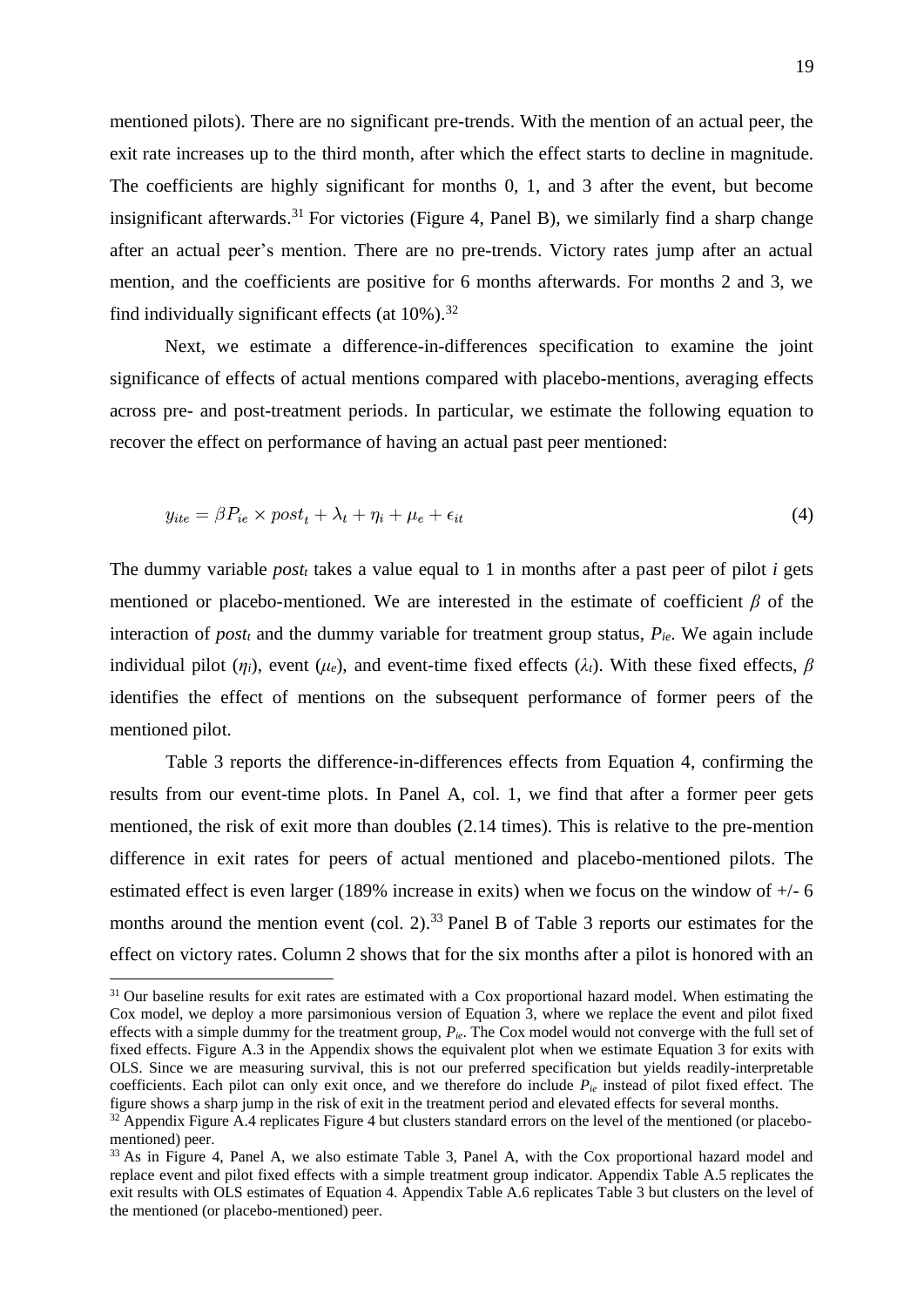actual mention, his former peers increase their monthly performance by an average 0.31 extra victories (compared with the performance of pilots whose former peer gets placebomentioned).<sup>34</sup>

# *C. Birthplace proximity*

We can use regional origin as a proxy for social proximity. While not every high-performing pilot knew every other top pilot, many of them would have been familiar with each other's careers and background. In addition, last names often convey information about regional origins. Here, we examine how much greater the increase in the number of victories is when a peer from the same region is mentioned.

We have geo-coded information on the birthplaces of 683 high-performing pilots. Figure 5 shows that for pilots born close to each other (i.e. less than 100 miles distance), the effect of a mention in dispatches on a former peer translates into an additional 0.5 victories per month.<sup>35</sup> Yet, at a distance of (say) 600 miles, the performance increase is smaller. Amongst the peers of placebo-mentioned pilots, we find no gradient in birthplace distance to the mentioned pilot. In fact, pilots do not react to mentions of individuals from the same region, unless the mentioned pilot is a former peer. Repeating the exercise with exits is possible, but not sensible in this setting. In our data set with birthplace data, only 7 pilots exit when their peer is mentioned; this does not allow us to quantify effects with any precision.

Honored individuals from one's region will return to the same social environment post-war – but those who are not (publicly recognized) peers do not motivate effort. This suggests that the underlying mechanism is not driven by social image concerns vis-à-vis others in one's region of birth (or by competition over instrumental benefits at the local level), but rather by *personal* rivalry. 36

### *D. Results by intensity of past interaction*

So far, we have defined (former) peers exclusively as those who served together in the same squadron. Bonds between squadron peers were particularly close. At the same time, other forms of interaction may also have acquainted pilots with each other, possibly leading to bonding and/or rivalry.

 $34$  The results for the effect on victory rates are robust to focusing on a balanced panel of pilots around the  $+/-6$ event window (see Appendix Table A.7). We cannot look at exits in the same way, since there are no exits in a balanced panel.

<sup>&</sup>lt;sup>35</sup> We use the specification from Table 3, Panel B, column 1 because our sample otherwise becomes too small. We geo-coded birthplaces for 683 pilots, but only 217 of them remain in our sample after applying CEM. We can compute distances in birthplaces for 186 of them and the mentioned pilots.

<sup>&</sup>lt;sup>36</sup> Of course, self-image concerns could be operative here – pilots may simply know more and care more about fellow pilots who are closer to them socially, even without reacting to changes in their standing in the eyes of others. Our finding is related to Bandiera et al. (2010), who show that in settings without production externalities, social ties between co-workers can strengthen peer effects.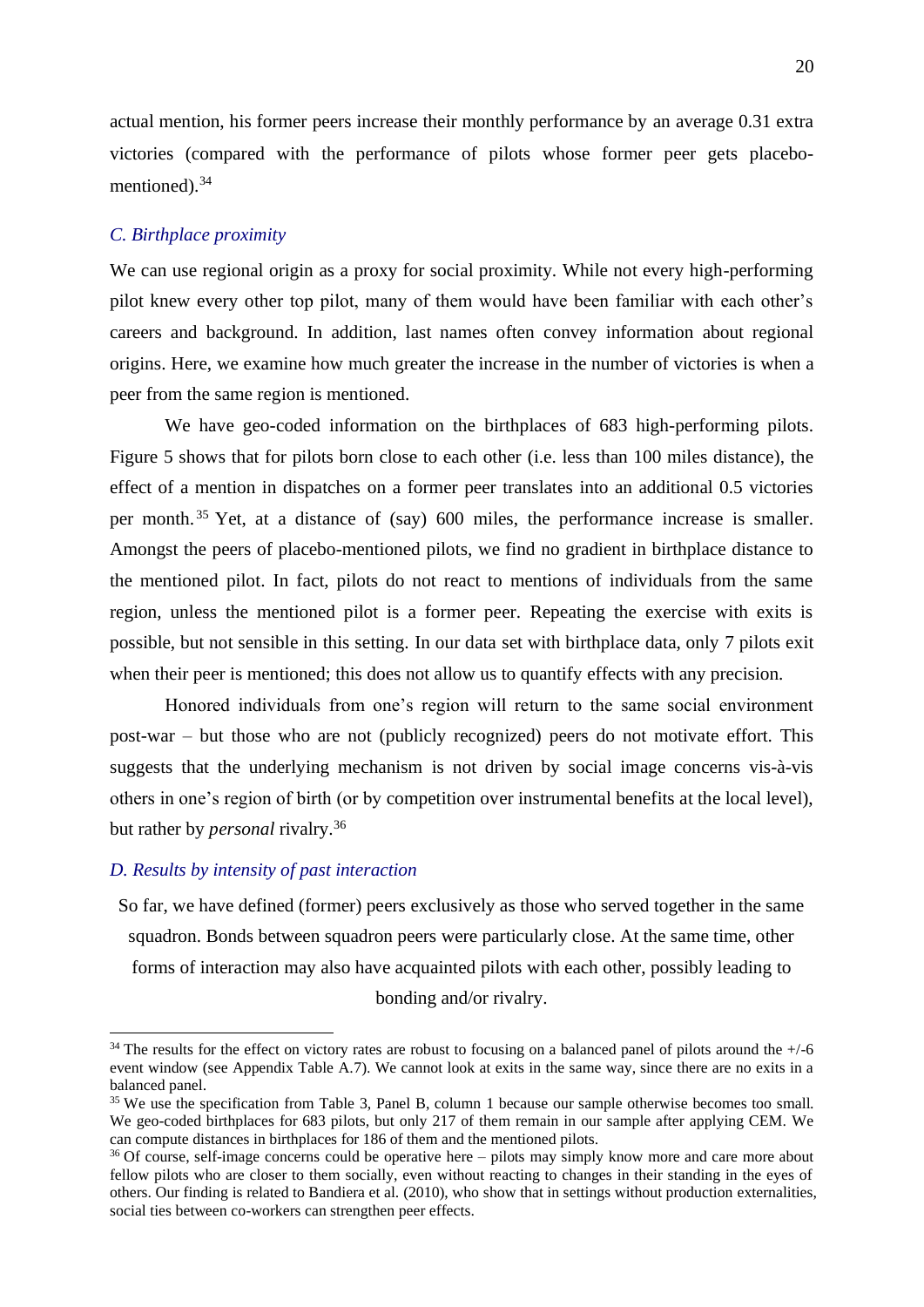We perform the same analysis as before, but for two other definitions of peers – pilots who previously served in the same group and those who flew from the same airbase. Groups consisted of 3-4 squadrons. They often flew together and would participate in joint training and recreational activities – but they would not necessarily fly from the same airfields (even if they often did so). Pilots from other groups would often use the same airbase, too, giving us another form of peer interaction. These would join in the same operation less frequently, but social interaction over a meal or a drink remained likely.

We again restrict ourselves to the CEM-matched sample. Figure 6 repeats the diff-in-diff analysis in Table 3, plotting the coefficient of interest for group peers and base peers, for both exit rates and victory rates. For exit rates, we find substantial effects for all groups. Squadron peers show the largest effect, followed by group peers and then, base peers. This is in line with our expectations – pilots who flew from the same base will have had some chances to interact, from drinking in the mess to joint outings; whereas group peers will have interacted frequently in training and in briefings, for example, plus shared the camaraderie of serving under the same officers and on related missions. Victory rates mirror the results for exits. We find increases for all types of peers, but those for squadron and group peers are largest – and the latter two are statistically indistinguishable from each other.

#### *E. Results by pilot quality*

Finally, we analyse our results by pilot quality. Some of the aces in our data were among the highest-scoring pilots of all time, who may have had substantial degrees of freedom to increase their score; others were junior pilots struggling to stay alive. We should not expect them to react in the same fashion.

In Figure 7, Panel A, we plot the exit rate of both groups in event time. Pilots in the bottom 80% show no significant pre-trend. After the mention of their peer, their exit rates jump markedly, by a factor of 6, and stay elevated for six months; four of the seven coefficients are highly significant. Top pilots show no pre-trend but in their case, there is no upward shift in exit rates after a mention. While six of the seven post-treatment coefficients are positive, none of them is significant.<sup>37</sup>

For victories, we find the opposite pattern. Bottom 80% pilots show slight negative and insignificant deviations pre-treatment, and then a jump to several positive values, neither of which is significantly different from zero. For the top pilots, however, we see an increase in victories. While the treatment month itself and the next one are not significantly different

 $37$  Figure 7, Panel A, is estimated with the OLS specification. We replicate the same pattern of exits when estimating with Cox in Appendix Figure A.5.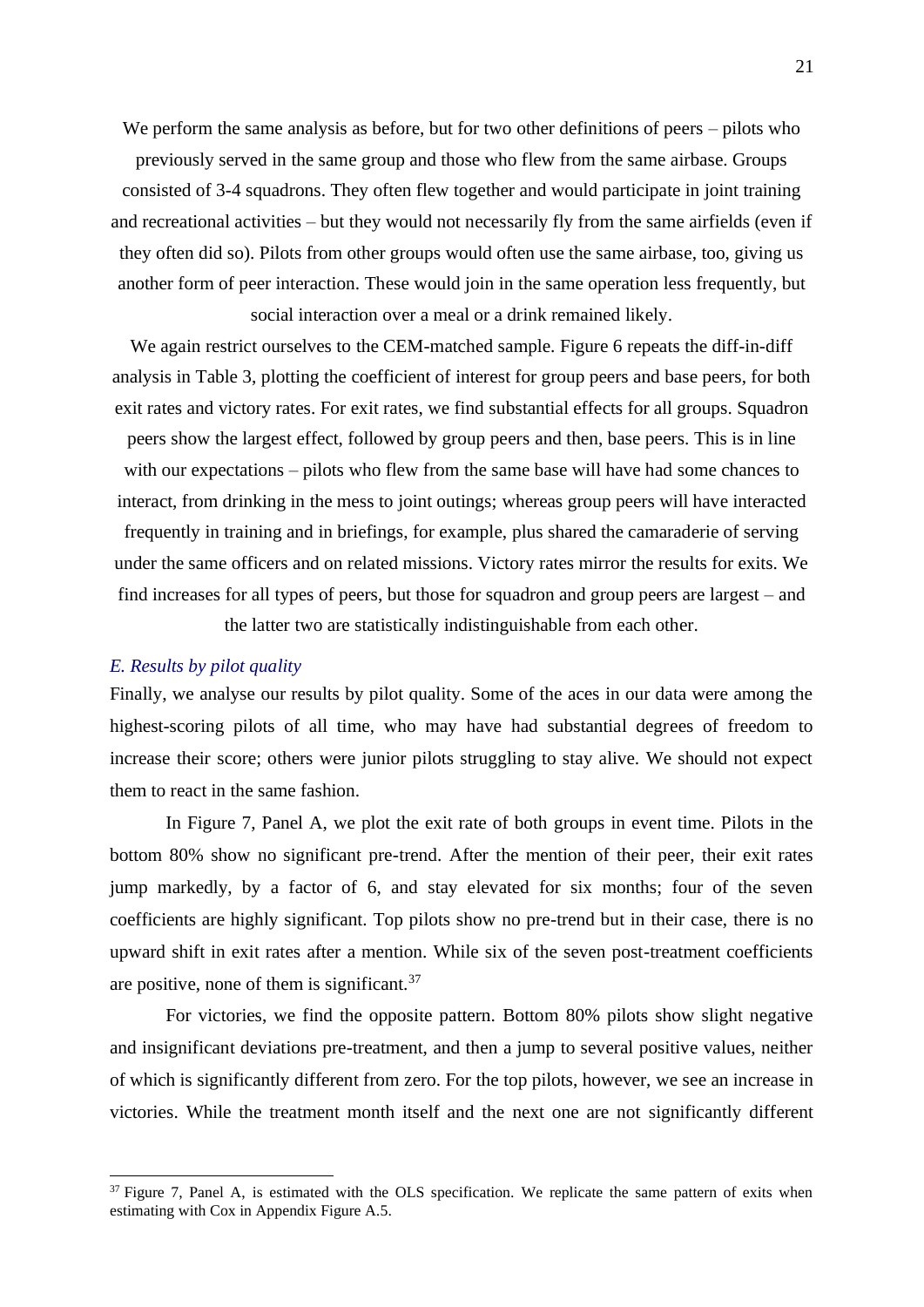from some of the coefficients pre-treatment, the victory rate jumps by more than 2 per month for months 2 and 3 relative to the last month pre-treatment.

Table 4 presents difference-in-differences estimates for the same sample, comparing pre- and post-mention performance. We find significant increases in exits for the bottom 80%, with a 166% rise, and significant changes in victory rates for both the top and bottom pilots – but much larger effects for leading 'aces'.<sup>38</sup>

#### **IV. MECHANISMS, ADDITIONAL RESULTS, AND ALTERNATIVE INTERPRETATIONS**

We next attempt to rule out potential confounding mechanisms. In addition, we examine the robustness of our findings.

### *A. Mechanisms*

What margin of adjustment do pilots use to respond to mentions of former peers? Pilots could try harder on each flight they take; or they could fly more often/for longer. Distinguishing between risk-taking and effort is challenging – there is no risk-free way to try and down an enemy aircraft. Nonetheless, we offer some suggestive evidence to separate the two and find that both risk-taking and greater effort are behind the effects we find.

German air force pilots were required to log all their flights, including time of take-off and landing, number of sorties per day, type of mission, successes, and possible crashes. On any given day, pilots could fly three types of missions: combat flights, protection flights (cover for the air field), transfer flights (moving planes and equipment), and training flights. Victories were almost all scored on combat flights. For the majority of pilots, the flight logs have not survived; for those that did, they are almost exclusively held in private collections. We managed to purchase flight logs for a small subset of 71 pilots.

We find that the former peers of mentioned pilots increased their number of combat missions after a peer's mention. In Figure 8, we plot the share of combat flights for the pilots in our sample, for 30 days before and after the mention of a peer. In total, we have 14 pilots with 428 daily observations of at least one flight in this interval.<sup>39</sup> Prior to the mention, about 50-60% of their flights are on combat missions; thereafter, this rises to more than 75% initially and remains elevated. Between the month of the mention and the previous month, the share of combat flights jumps by more than 15 percentage points.

<sup>&</sup>lt;sup>38</sup> We replicate Figure 7 in Appendix Figure A.6, and Table 4 in Appendix Table A.8, but we cluster standard errors on the level of the mentioned (or placebo-mentioned) peer. Table A.9 in the Appendix shows alternative splits of our data – 90/10 and 70/30. Results remain largely unchanged.

 $39$ <sup>39</sup> The remaining 57 pilots do not have past peers that get mentioned during the interval that we observe in their flight logs.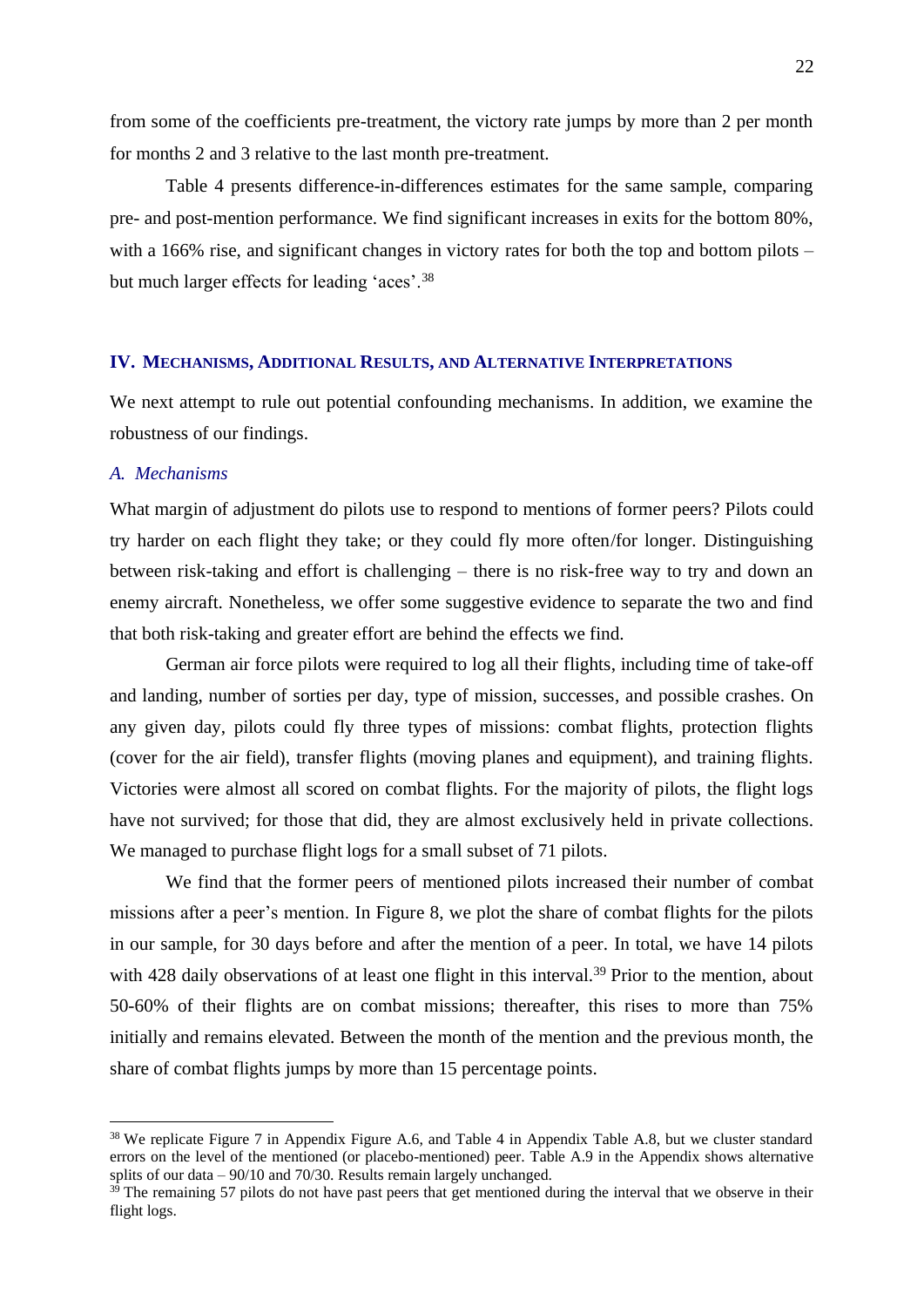When we use the full set of 71 flight logs, we can examine how much the number of combat flights changes after a peer's mention. In Table A.10, we find increases that are (after standardization of the dependent variable) very similar in magnitude to changes in victory rates in our full panel. While the change is only statistically significant at 10% (p-value of 0.078), the coefficient is never significantly different from the increases in the full panel (pvalue of 0.718). Since combat flights are highly correlated with victories overall, we conclude that increases in combat involvement are possibly one important contributor to the overall rise in victory rates after a former peer mention.

Fighter pilots had many margins of adjustment. They could volunteer for combat missions, or make judgment calls about the state of their aircraft, and decide to fly despite substantial damage to the airframe.<sup>40</sup> In our flight log sample (with  $N=7,886$  daily observations of at least one flight), a regression of daily victories on the number of daily combat flights shows that they are strongly, positively correlated (with a t-statistic of 20.3; cf. Appendix Figure A.7).

Pilots flew more combat missions after a peer was mentioned, meaning that they put themselves more often in harm's way. Our main data allows us to confirm that the extensive margin of combat participation is a key driver of our results. While we do not observe flight frequency in our main data, we can calculate the number of active days, i.e. when a pilot claimed at least one victory. This can serve as a lower bound on the number of days with combat flights. When we compile this statistic, our CEM event-study framework shows the following pattern:

The number of days with at least one victory in a month increases strongly and discontinuously after a mention (Figure 9), rising by 0.2-0.4 extra days. It also stays elevated for at least 4 months after the month of the mention. This is in line with the flight log evidence, and suggests that the former peers of mentioned pilots exerted more effort by clocking more active days.

In addition, we can investigate the risk-taking channel. Every fighter pilot on a combat mission could take a number of decisions that increased his personal risk:

- 1. engage the enemy (at all)
- 2. try for victory even in an unpromising position, instead of breaking away

<sup>&</sup>lt;sup>40</sup> Heinz Knoke landed his plane with a broken spar in 1943. Nonetheless, he decided to take off when he saw American bombers overhead. He recalled: "It makes me sick to think of my plane as unserviceable. Suddenly, I make up my mind that I am going to fly in my damaged plane nevertheless. Despite the warnings of the inspector, I have it refuelled and rearmed." (Knoke 1953). He then took off to attack American B-17 bombers, destroying one before crash-landing his plane. Conversely, pilots seeking to avoid combat would often claim engine trouble or problems with their oxygen (McFarland and Newton 2006).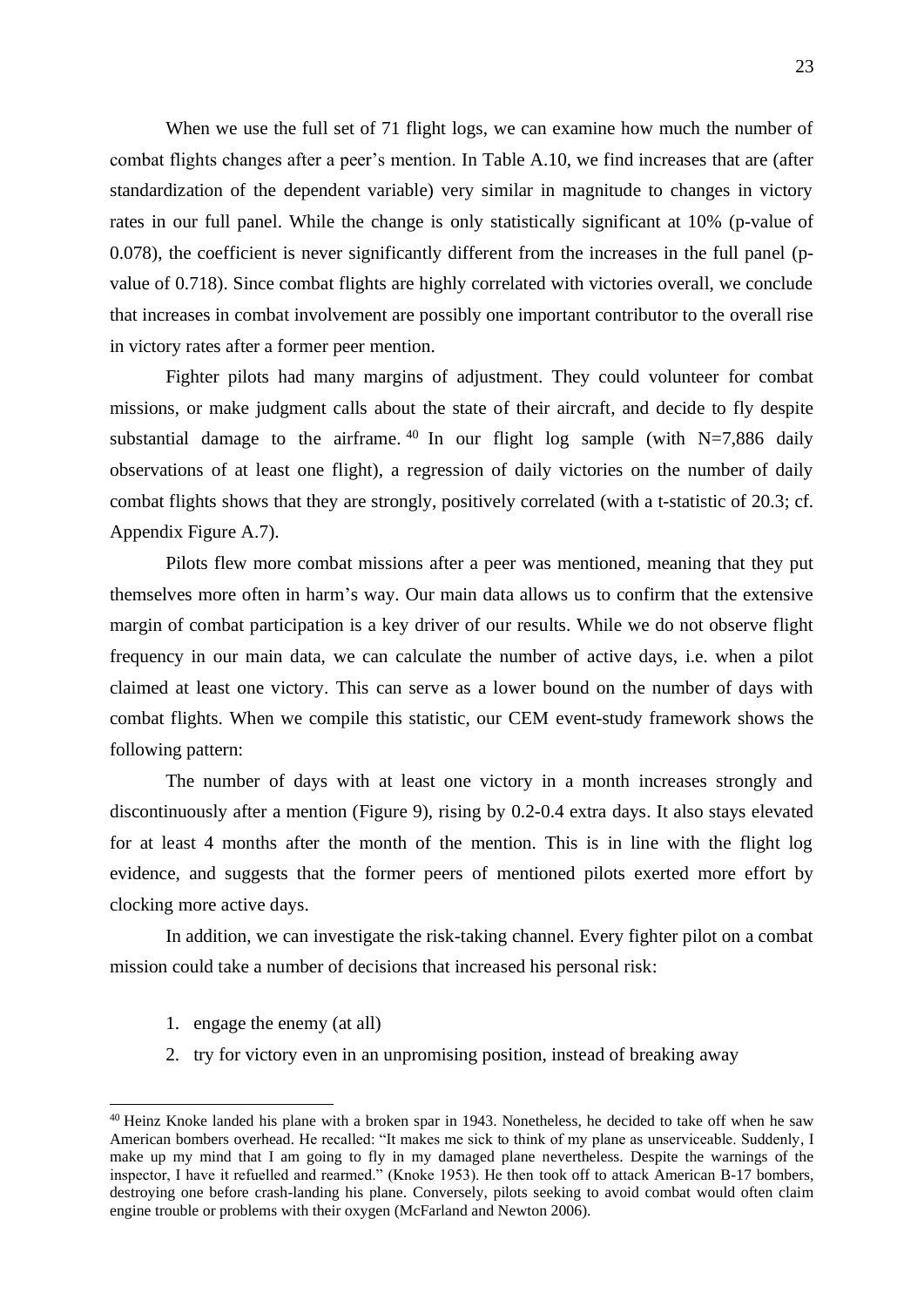- 3. try to score multiple victories, instead of heading home after the first (pilots are often at the limit of physical endurance even after a single engagement)
- 4. continue to attack another aircraft even after substantial damage to their own plane

These decisions are not directly observed. If a pilot takes greater risks in any or all of these dimensions, victory rates may go up, but so will the risk of being shot down. We compile a new indicator, at monthly frequency, of the ratio of exits/days with victories. This captures whether, conditional on flying a combat mission, a pilot experienced a higher risk of being shot down. We perform the analysis in the same CEM framework as the main results of the paper, limiting the data to the treated and control groups. We find that the risk of exit per combat day jumps discontinuously by over 5 percentage points immediately afterwards, and stays elevated in subsequent months (Figure 10). $41$ 

In combination, these two results suggest that risk-taking increased substantially after a peer's mention. These findings add to the evidence from the flight logs documenting greater effort. Overall, we find substantial evidence to conclude that both margins – greater effort, and more risk-taking – led to increased victory rates and higher exits after the public mention of a former peer.

### *B. Rivalry vs social image concerns*

Pilots react to events that change their position relative to a former peer whom they know well. This could either reflect a pilot's concern about how he is perceived by his "social universe" – or an intensely personal, private reaction to a decline in relative standing. To help investigate which of these two is responsible, we track the size and composition of each pilot's social universe – the total number of pilots he ever flew with, and the number of *other*  pilots who are/were also peers of the mentioned pilot. We then examine whether the size of the effects we find is affected by the share of each pilot's social universe that also served with the honored pilot. If the relative *social* standing channel is key, we would expect an interaction of a peer being mentioned and that peer's "social footprint" in a pilot's universe of fellow pilots to be positive – pilots should react more to a former peer's mention if most of the flyers they know are also peers. Conversely, if this coefficient is zero or negative, the most likely interpretation is an intensely personal, private reaction to rivalry. While the size of a pilot's social universe is not randomly assigned, this approach may shed further light on the proposed mechanism.

 $41$  Note that this is not driven by more victories per combat day, which remain broadly stable – scaling the number of exits by the number of victories, we obtain a very similar pattern. The ratio of exits to victories jumps by over 5 percentage points immediately after a mention (Appendix Figure A.8).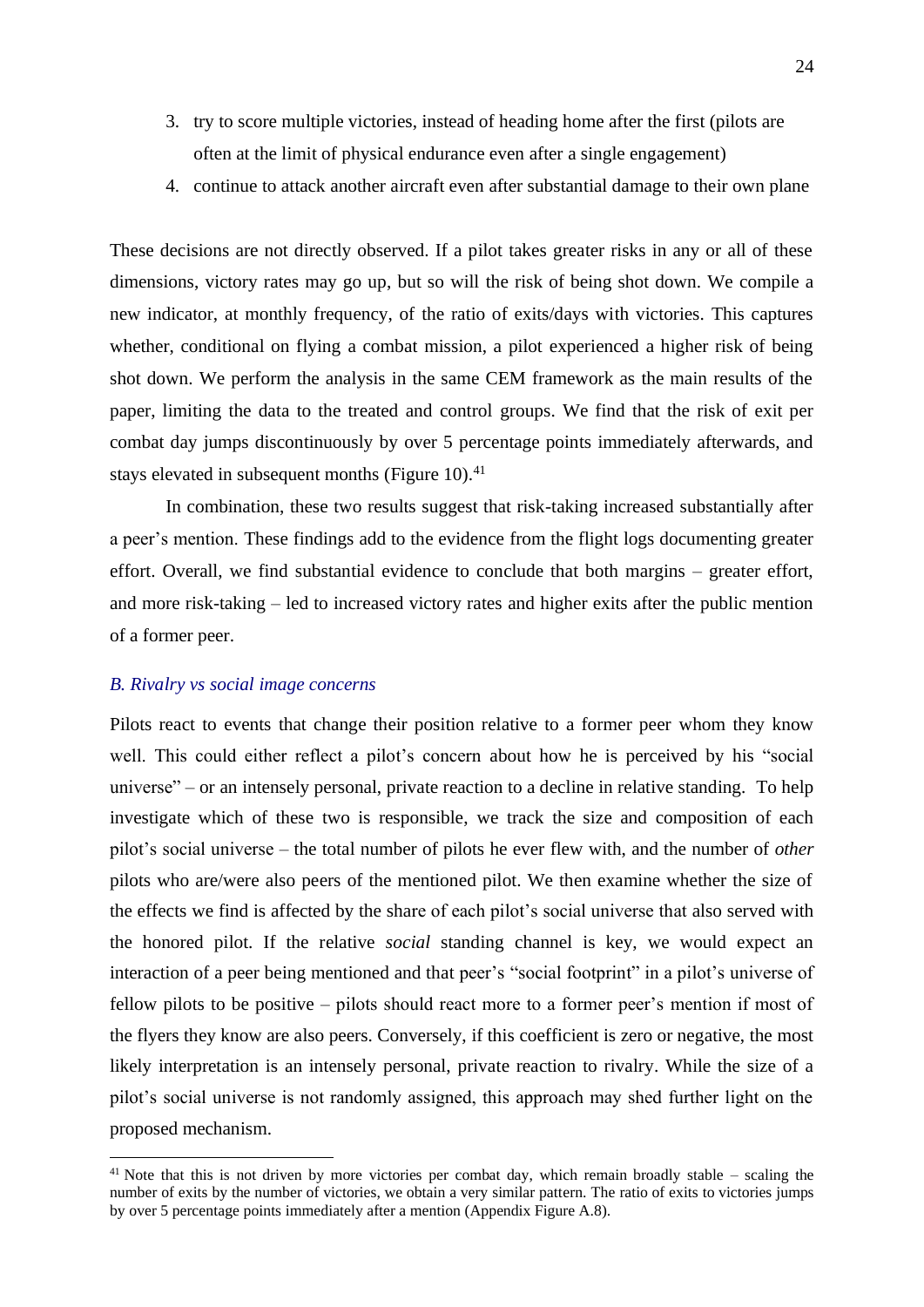Figure 11 gives the results of adding the interaction effect to our baseline specification. We find that the higher the share of fellow pilots that also served with a mentioned pilot, the *lower* a pilot's exit rate and performance bump during a peer's mention is. <sup>42</sup> In the top panel, we show that the share of pilots who also knew the mentioned pilot reduces the effect of mentions on exit rates, by up to  $2/3<sup>rd</sup>$ . The effect of mentions on exit rates is significantly greater than zero if pilots share less than 68 percent of their social universe with the mentioned peer. This is the case for 72 percent of our sample. A similar result is obtained for victory rates (Figure 11, bottom panel). Here, we see a decline by up to 0.9 aircraft per month shot down for pilots whose entire social universe is composed of former peers of the mentioned pilot. To put this into perspective, an increase in shared peers from zero to 50% decreases the treatment effect from 0.87 to 0.40 victories. Although we cannot fully rule out a role for social image concerns, these results strengthen the case for the alternative interpretation – "rivalry," or a private, personal reaction, as a key driver of risktaking and effort.

# *D. Correlated shocks*

Unobserved, correlated shocks could simultaneously affect the outcomes of different peer groups. While we exclude pilots serving in the same squadron when looking at past peers, this may not be enough to rule out the effect of aggregate changes in the combat environment.

To see if correlated shocks might drive our findings, we can exclude pilots from nearby units. For this purpose, we impose a minimum distance requirement between airfields from which the treated pilot and his former peers operated. During World War II, German forces were fighting from the Arctic Circle to the deserts of North Africa and from Stalingrad to the Pyrenees. Figure 12 shows the location of Luftwaffe airfields on a map of Europe and North Africa. The minimum distance between airfields in our data is less than a mile, and the maximum is 2,753 miles.

Figure 13 examines peer interactions as a function of minimum distance requirements between the airfields of two (former) peers, using our CEM sample. Even a distance of 100 miles usually corresponded to a marked change in combat conditions. At a distance of 500 miles, units would be operating with different army groups (North, Center, or South) on the Eastern front. Units flying bomber intercept missions over Germany were separated by up to 1,000 miles from their counterparts on the Eastern front. The effects on exits shown in Figure 13, Panel A, are similar across distance groups (and not statistically different from each

 $42$  A pilot's "social universe" is correlated with other important characteristics. However, both exits and victory rates are *positively* correlated with the size of a pilot's social universe overall. Since we are estimating with pilot fixed effects (for victories), results are not reflective of unbalanced sample composition.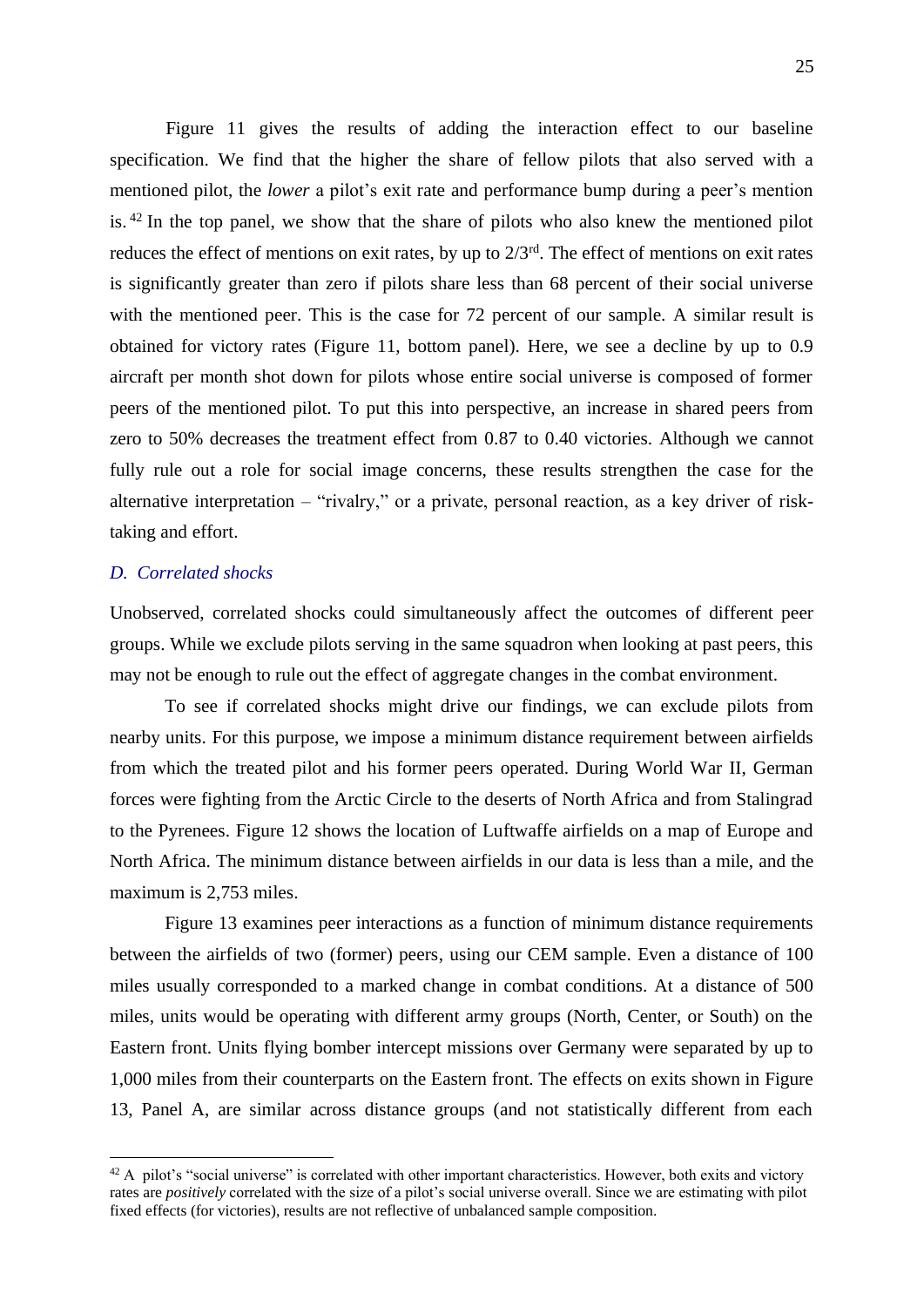other). Panel B on victories shows no clear pattern for the size of the coefficient; no subsample result is significantly different from our baseline estimate. These results strongly suggest that our results are not driven by correlated shocks.

Aircraft changes could also affect our results. Performance could reflect improvements in technology. Thus, a sudden increase in the number of aerial victories could be driven by good pilots receiving simultaneous upgrades in their planes. This, however, is unlikely to explain our results. We have information on the aircraft type for 77,000 of our total 82,000 monthly observations (see Appendix Figure A.9 for the distribution of aircraft types used). Most missions were flown in one of four types – the BF-109E, F, and G and the FW-190. The Luftwaffe typically upgraded entire squadrons to facilitate maintenance and training. There is no anecdotal evidence of top performing pilots being given special treatment.<sup>43</sup>

### **V. CONCLUSION**

Using new data on confirmed aerial victories and losses by German pilots during World War II, we study how personal rivalry can motivate both effort and risk-taking in a high-stakes setting. Our results show that pilots respond strongly to the public recognition of peers they are personally familiar with. A mention in the daily bulletin of the German armed forces for outstanding accomplishments was considered a great honor. Pilots who previously flew with the mentioned pilot begin to score more victories immediately afterwards. At the same time, their risk of death increases considerably. These effects vary by skill group: Performance gains are concentrated among highly skilled pilots; and while average pilots also score more, their gains are relatively small. Risk increased significantly for the low-skilled pilots. In other words, inspired by the accomplishments of German air force 'aces' to try harder, average pilots won few additional victories, but perished at a much higher rate.

Tangible benefits linked to relative standing are not influenced by a recognized pilot's personal connection with other pilots. Our empirical strategy demonstrates the importance of *intrinsic* positional concerns and *personal* rivalry – pilots try much harder to restore their relative standing vis-à-vis others who they know personally, compared with anonymous competitors. The greater the similarity in background, the greater the increase in risk-taking and effort: Pilots react more the closer their birthplace is to that of the mentioned pilot, even after controlling for mentions of other pilots. Effects are not amplified if a pilot's social

<sup>43</sup> At least one leading pilot (Hans-Joachim Marseille) was, despite his protests, forced to pilot a new BF-109G because his entire squadron was being re-equipped. Marseille died shortly thereafter when the new plane's engine failed. In Table 1, we explicitly control for plane FE.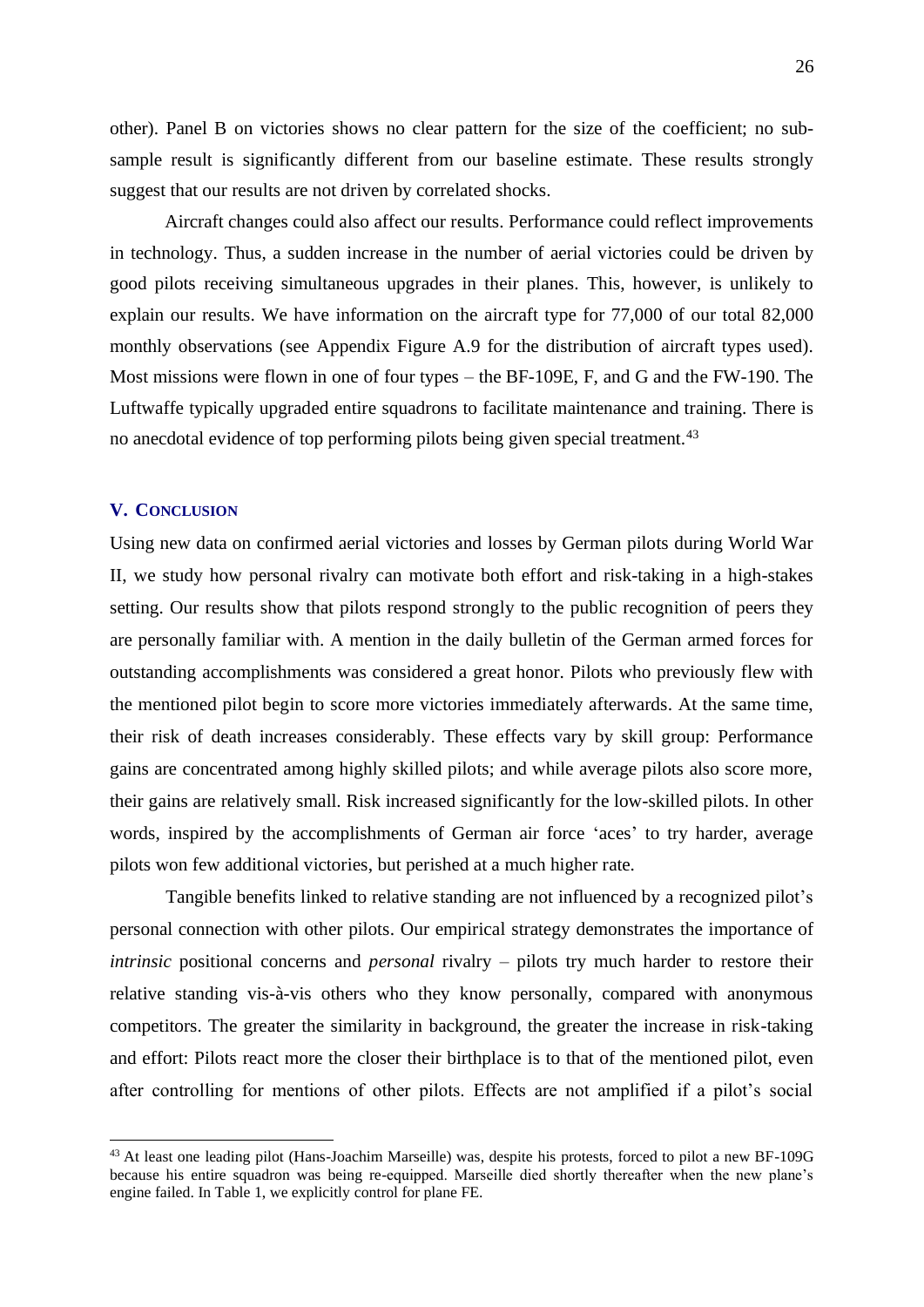universe largely consists of a mentioned pilot's former peers – the reaction is more likely to reflect *personal rivalry* than relative social concerns within a group.

Personal rivalry is an everyday occurrence – from teenage pranks to professional rivalries among hedge fund traders, lawyers, doctors, and researchers. Our findings demonstrate that *private*, *intrinsic* relative rivalry can be a major source of motivation for highly skilled individuals. Importantly, it may also increase risk-taking. Our particular setting, with detailed information on high frequency outcomes, allows us to examine how far people are prepared to go to improve their relative standing. Our data suggest that  $-$  in a sample of highly motivated pilots – many are prepared to risk their life to enhance their relative position vis-a-vis a personally known "rival". This effect also underlines the potential for highpowered incentives to backfire in settings where both performance and risk are important for aggregate effectiveness<sup>44</sup> – personal rivalries may incentivize individuals too strongly, leading to a (potential) decline in aggregate performance.

### **References**

- Acemoglu, Daron, Leopoldo Fergusson, James Robinson, Dario Romero, and Juan F. Vargas. 2020. "The Perils of High-Powered Incentives: Evidence from Colombia's False Positives." *American Economic Journal: Economic Policy* 12 (3): 1–43.
- Agarwal, Sumit, Vyacheslav Mikhed, and Barry Scholnick. 2016. "Does Inequality Cause Financial Distress? Evidence from Lottery Winners and Neighboring Bankruptcies." *Philadelphia Fed Working Paper* 16–04: 1–47.
- Andrew, Dean Wing Commander. 2004. "Strategic Culture in the Luftwaffe Did It Exist in World War II and Has It Transitioned into the Air Force?" *Defence Studies* 4 (3): 361– 86.
- Ashraf, Nava, Oriana Bandiera, and B. Kelsey Jack. 2014. "No Margin, No Mission? A Field Experiment on Incentives for Public Service Delivery." *Journal of Public Economics* 120: 1–17.
- Azoulay, Pierre, Christian Fons-Rosen, and Joshua S. Graff Zivin. 2019. "Does Science Advance One Funeral at a Time?" *American Economic Review* 109 (8): 2889–2920.
- Azoulay, Pierre, Jialan Wang, and Joshua S. Graff Zivin. 2010. "Superstar Extinction." *The Quarterly Journal of Economics* 125 (2): 549–89.
- Bandiera, Oriana, Iwan Barankay, and Imran Rasul. 2005. "Social Preferences and the Response to Incentives: Evidence from Personnel Data." *The Quarterly Journal of Economics* 120 (3): 917–62.
- ———. 2010. "Social Incentives in the Workplace." *Review of Economic Studies* 77 (2): 417–58.
- Bertrand, Marianne, and Adair Morse. 2016. "Trickle-Down Consumption." *The Review of Economics and Statistics* 98 (5): 863–79.
- Besley, Timothy, and Maitreesh Ghatak. 2008. "Status Incentives." *American Economic Review* 98 (2): 206–11.

<sup>44</sup> One related example is competition amongst traders as in Kirchler et al. (2018).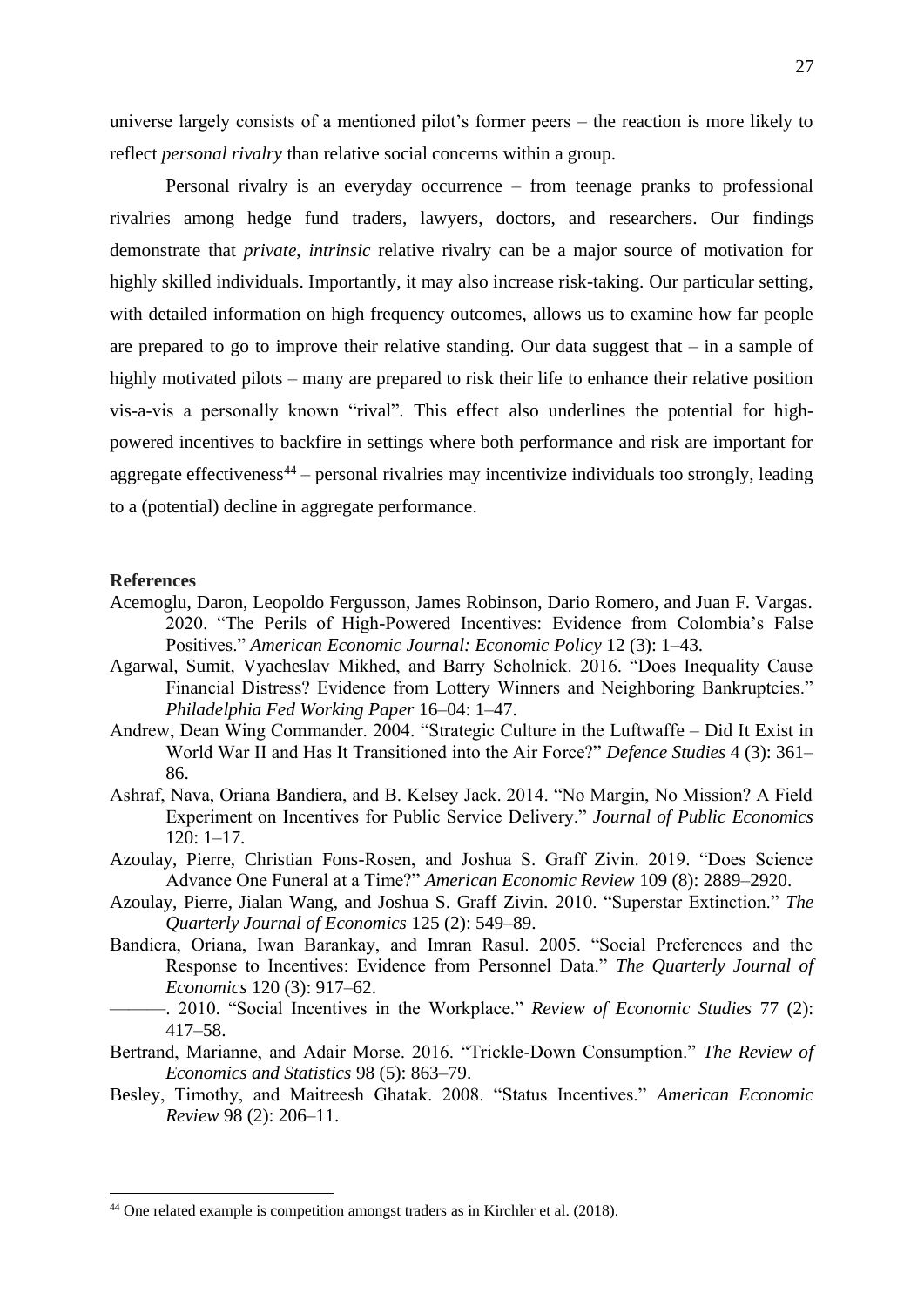- Bottan, Nicolas L., and Ricardo Perez-Truglia. 2020. "Choosing Your Pond: Location Choices and Relative Income." *The Review of Economics and Statistics*, October, 1– 46.
- Brown, Jennifer. 2011. "Quitters Never Win: The (Adverse) Incentive Effects of Competing with Superstars." *Journal of Political Economy* 119 (5): 982–1013.
- Brown, Keith C., W.V. Harlow, and Laura T. Starks. 1996. "Of Tournaments and Temptations: An Analysis of Managerial Incentives in the Mutual Fund Industry." *Journal of Finance* 51 (1): 85–110.
- Bursztyn, Leonardo, Bruno Ferman, Stefano Fiorin, Martin Kanz, and Gautam Rao. 2018. "Status Goods: Experimental Evidence from Platinum Credit Cards." *The Quarterly Journal of Economics* 133 (3): 1561–95.
- Bursztyn, Leonardo, and Robert Jensen. 2015. "How Does Peer Pressure Affect Educational Investments." *The Quarterly Journal of Economics* 130 (3): 1329–67.
- Caldwell, Donald L. 1996. *The JG 26 War Diary*. London: Grub Street.
- ———. 2012. *Day Fighters in Defence of the Reich: A War Diary, 1942–45*. Barnsley, South Yorkshire: Frontline Books.
- Card, David, Alexandre Mas, Enrico Moretti, and Emmanuel Saez. 2012. "Inequality at Work: The Effect of Peer Salaries on Job Satisfaction." *American Economic Review* 102 (6): 2981–3003.
- Chan, Ho Fai, Bruno S. Frey, Jana Gallus, and Benno Torgler. 2014. "Academic Honors and Performance." *Labour Economics* 31 (December): 188–204.
- Costa, Dora L., and Matthew. E. Kahn. 2003. "Cowards and Heroes: Group Loyalty in the American Civil War." *The Quarterly Journal of Economics* 118 (2): 519–48.
- DellaVigna, Stefano, John A. List, and Ulrike Malmendier. 2012. "Testing for Altruism and Social Pressure in Charitable Giving." *The Quarterly Journal of Economics* 127 (1): 1–56.
	- ———. 2017. "Voting to Tell Others." *Review of Economic Studies* 84: 143–81.
- deZeng, Henry L. IV, and Douglas G. Stankey. 2019. "Luftwaffe Officer Career Summaries." April 1, 2019. http://www.ww2.dk/lwoffz.html.
- Duesenberry, James S. 1949. *Income, Saving and the Theory of Consumer Behavior*. Cambridge, MA: Harvard University Press.
- Ederer, Florian. 2010. "Feedback and Motivation in Dynamic Tournaments." *Journal of Economics & Management Strategy* 19 (3): 733–69.
- Enikolopov, Ruben, Alexey Makarin, and Maria Petrova. 2020. "Social Media and Protest Participation: Evidence From Russia." *Econometrica* 88 (4): 1479–1514.
- Evans, Richard. 2009. *The Third Reich at War: 1939-1945*. New York, NY: Penguin.
- Falk, Armin, and Andrea Ichino. 2006. "Clean Evidence on Peer Effects." *Journal of Labor Economics* 24 (1): 39–57.
- Fershtman, Chaim, and Uri Gneezy. 2011. "The Tradeoff Between Performance and Quitting in High Power Tournaments." *Journal of the European Economic Association* 9 (2): 318–36.
- Festinger, Leon. 1954. "A Theory of Social Comparison Processes." *Human Relations* 7 (2): 117–40.
- Frey, Bruno S. 2007. "Awards as Compensation." *European Management Review* 4 (1): 6–14.
- Galland, Adolf. 1993. *Die Ersten und die Letzten: die Jagdflieger im Zweiten Weltkrieg*. München: Schneekluth.
- Genakos, Christos, and Mario Pagliero. 2012. "Interim Rank, Risk Taking, and Performance in Dynamic Tournaments." *Journal of Political Economy* 120 (4): 782–813.
- Goltsman, Maria, and Arijit Mukherjee. 2011. "Interim Performance Feedback in Multistage Tournaments: The Optimality of Partial Disclosure." *Journal of Labor Economics* 29 (2): 229–65.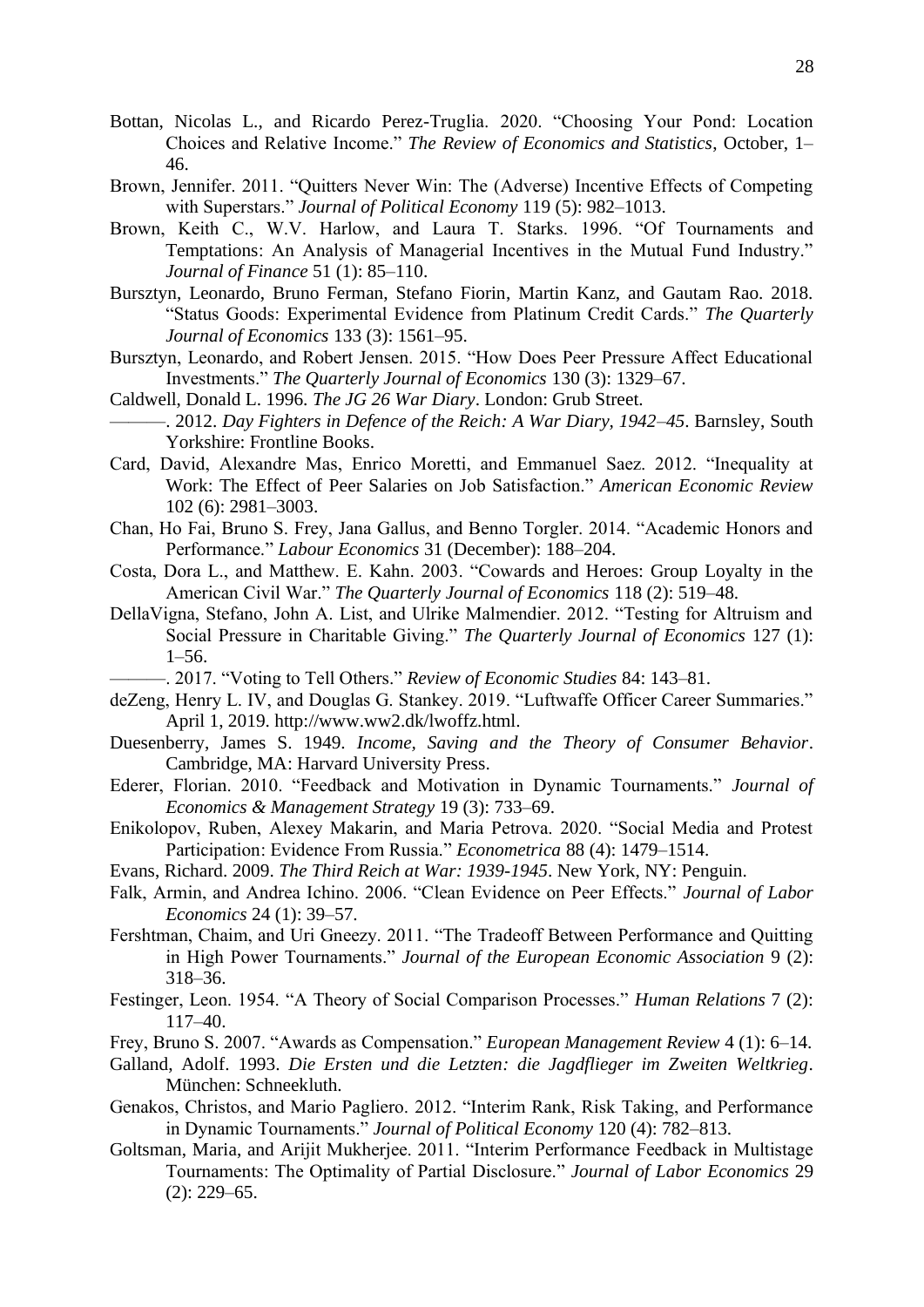- Green, Jerry R., and Nancy L. Stokey. 1983. "A Comparison of Tournaments and Contracts." *Journal of Political Economy* 91 (3): 349–64.
- Iacus, Stefano M., Gary King, and Giuseppe Porro. 2012. "Causal Inference without Balance Checking: Coarsened Exact Matching." *Political Analysis* 20 (1): 1–24.
- Jackson, C. Kirabo, and Elias Bruegmann. 2009. "Teaching Students and Teaching Each Other: The Importance of Peer Learning for Teachers." *American Economic Journal: Applied Economics* 1 (4): 85–108.
- Jäger, Simon. 2016. "How Substitutable Are Workers? Evidence from Worker Deaths." *SSRN Electronic Journal*. [http://www.ssrn.com/abstract=2925897.](http://www.ssrn.com/abstract=2925897)
- Jaravel, Xavier, Neviana Petkova, and Alex Bell. 2018. "Team-Specific Capital and Innovation." *American Economic Review* 108 (4–5): 1034–73.
- Karaca-Mandic, Pinar, Nicole Maestas, and David Powell. 2013. "Peer Groups and Employment Outcomes: Evidence Based on Conditional Random Assignment in the U.S. Army." *Working Paper*.
- Kirchler, Michael, Florian Lindner, and Utz Weitzel. 2018. "Rankings and Risk-Taking in the Finance Industry." *The Journal of Finance* 73 (5): 2271–2302.
- Knoke, Heinz. 1953. *I Flew for the Führer: A Story of a German Airman*. Longon: Evans.
- Knowles, Elizabeth, ed. 1999. *The Oxford Dictionary of Quotations*. 5th ed. Oxford ; New York: Oxford University Press.
- Kosfeld, Michael, and Susanne Neckermann. 2011. "Getting More Work for Nothing? Symbolic Awards and Worker Performance." *American Economic Journal: Microeconomics* 3 (3): 86–99.
- Kracker Luftwaffe Archive, last modified Januar 22, 2016. n.d. http://www.aircrewremembered.com/KrackerDatabase/.
- Kroener, Bernhard, Rolf-Dieter Müller, and Hans Umbreit. 1988. *Organisation Und Mobilisierung Des Deutschen Machtbereichs*. Das Deutsche Reich Und Der Zweite Weltkrieg, Bd. 5. Stuttgart: Deutsche Verlags-Anstalt.
- Kuhn, Peter, Peter Kooreman, Adriaan Soetevent, and Arie Kapteyn. 2011. "The Effects of Lottery Prizes on Winners and Their Neighbors: Evidence from the Dutch Postcode Lottery." *American Economic Review* 101 (5): 2226–47.
- Kurowski, Franz. 1994. *German Fighter Ace: Hans-Joachim Marseille: Star of Africa*. Atglen, PA: Schiffer.
- Kuziemko, Ilyana, Ryan W. Buell, Taly Reich, and Michael I. Norton. 2014. "'Last-Place Aversion': Evidence and Redistributive Implications." *The Quarterly Journal of Economics* 129 (1): 105–49.
- Lazear, Edward P., and Sherwin Rosen. 1981. "Rank-Order Tournaments as Optimum Labor Contracts." *Journal of Political Economy* 89 (5): 841–64.
- Lizzeri, Alessandro, Margaret A. Meyer, and Nicola Persico. 2002. "The Incentive Effects of Interim Performance Evaluations." *Penn CARESS Working Paper* 02–09: 1–25.
- Luttmer, Erzo. F. P. 2005. "Neighbors as Negatives: Relative Earnings and Well-Being." *The Quarterly Journal of Economics* 120 (3): 963–1002.
- Malmendier, Ulrike, and Geoffrey Tate. 2009. "Superstar CEOs." *The Quarterly Journal of Economics* 124 (4): 1593–1638.
- Markham, Steven E., K. Dow Scott, and Gail H. McKee. 2002. "Recognizing Good Attendance: A Longitudinal, Quasi-Experimental Field Study." *Personnel Psychology* 55 (3): 639–60.
- Mas, Alexandre, and Enrico Moretti. 2009. "Peers at Work." *American Economic Review* 99 (1): 112–45.
- Mathews, Johannes, and John Foreman. 2015. *Luftwaffe Aces*. Leicester, UK: Wing Leader.